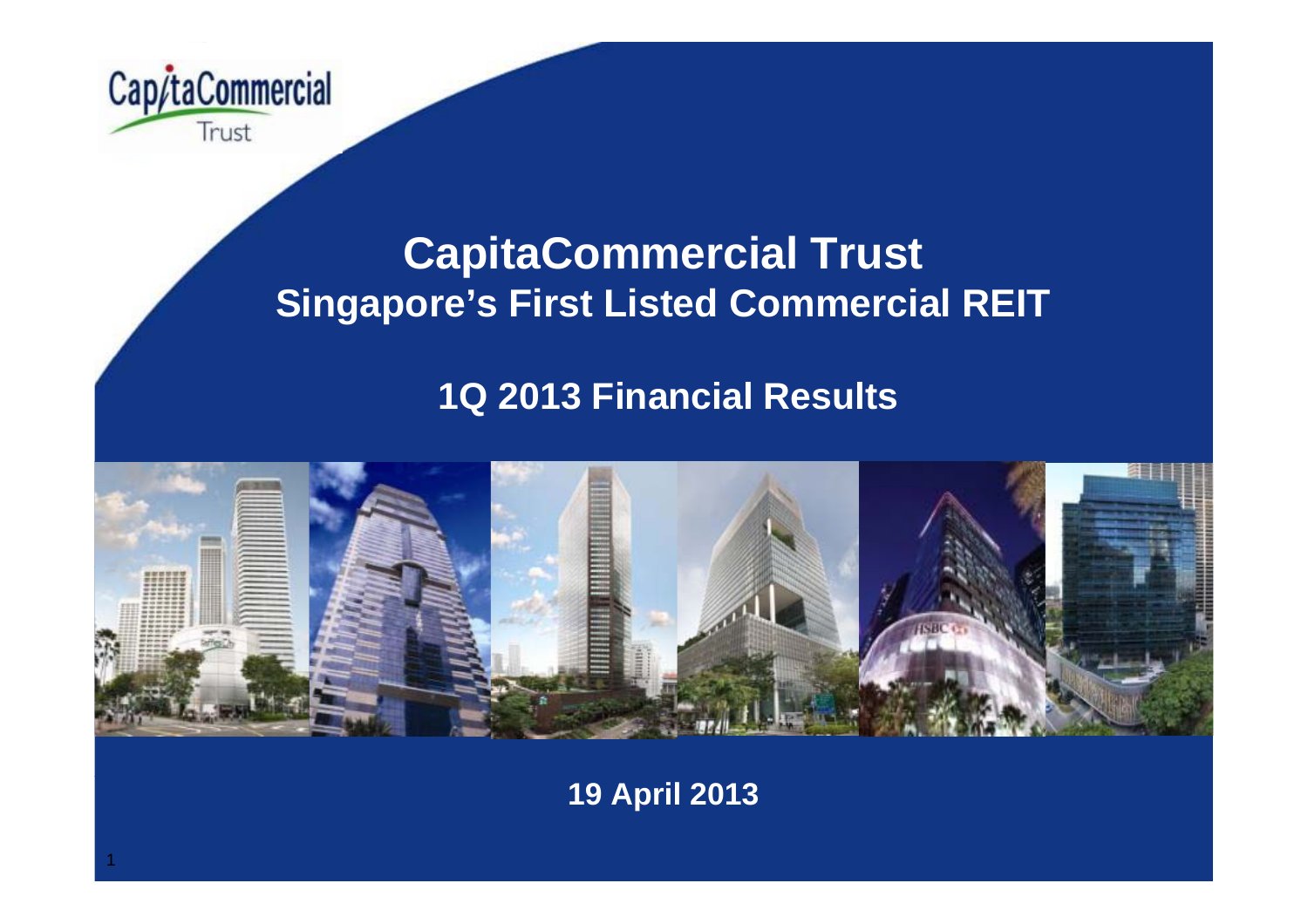

This presentation shall be read in conjunction with CCT's 1Q 2013 Unaudited Financial Statement **Announcement.**

The past performance of CCT is not indicative of the future performance of CCT. Similarly, the past performance of CapitaCommercial Trust Management Limited, the manager of CCT is not indicative of the future performance of the Manager.

The value of units in CCT (CCT Units) and the income derived from them may fall as well as rise. The CCT Units are not obligations of, deposits in, or guaranteed by, the CCT Manager. An investment in the CCT Units is subject to investment risks, including the possible loss of the principal amount invested. Investors have no right to request that the CCT Manager redeem or purchase their CCT Units while the CCT Units are listed. It is intended that holders of the CCT Units may only deal in their CCT Units through trading on Singapore Exchange Securities Trading Limited (SGX-ST). Listing of the CCT Units on the SGX-ST does not guarantee <sup>a</sup> liquid market for the CCT Units.

This presentation may contain forward-looking statements that involve assumptions, risks and uncertainties. Actual future performance, outcomes and results may differ materially from those expressed in forward-looking statements as <sup>a</sup> result of <sup>a</sup> number of risks, uncertainties and assumptions. Representative examples of these factors include (without limitation) general industry and economic conditions, interest rate trends, cost of capital and capital availability, competition from other developments or companies, shifts in expected levels of occupancy rate, property rental income, charge out collections, changes in operating expenses (including employee wages, benefits and training costs), governmental and public policy changes and the continued availability of financing in the amounts and the terms necessary to support future business.

You are cautioned not to place undue reliance on these forward-looking statements, which are based on the current view of the CCT Manager on future events.

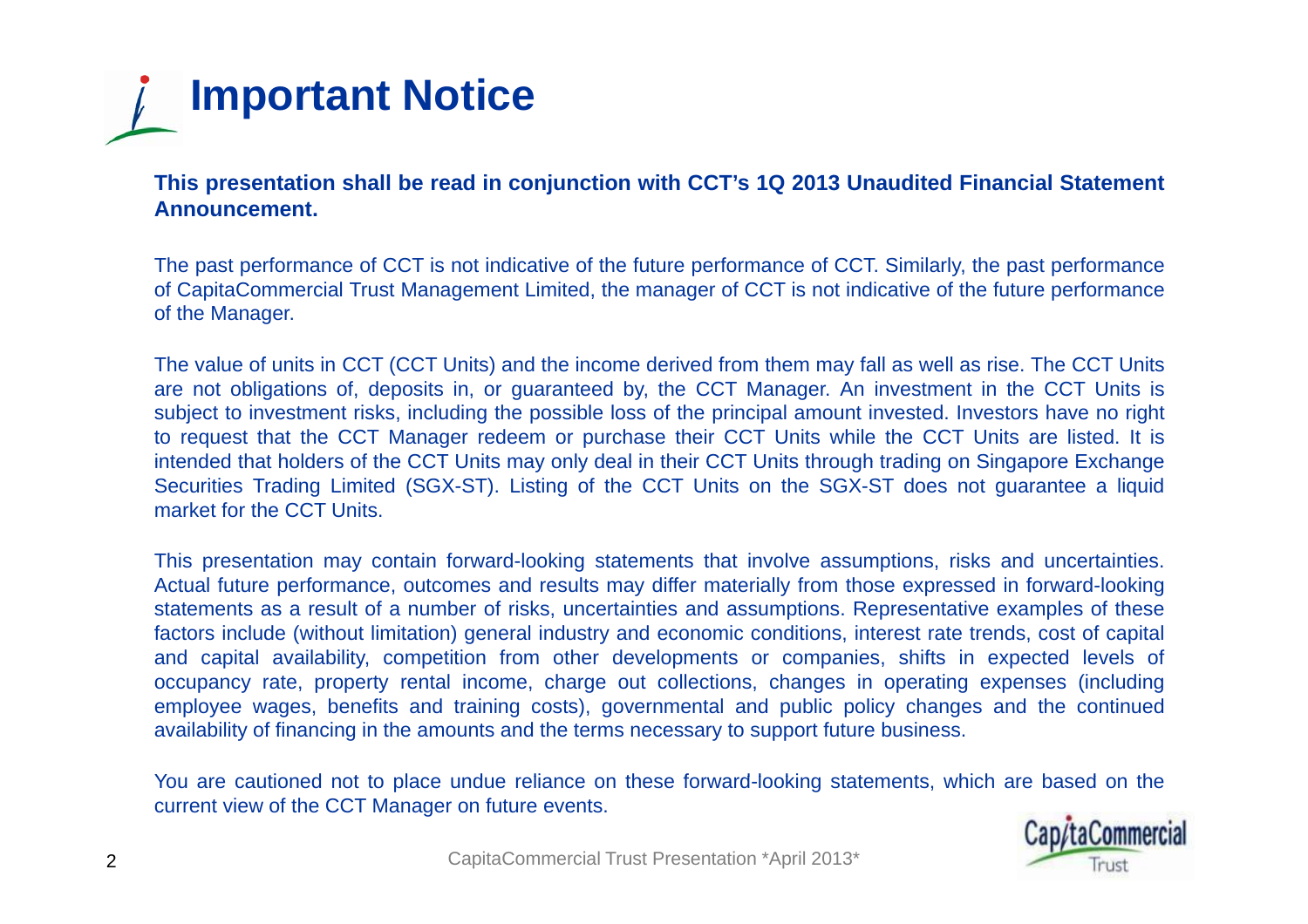

**Slide No.**

|    | 1. Highlights                                   | 04 |
|----|-------------------------------------------------|----|
| 2. | <b>Financial Results and Capital Management</b> | 06 |
|    | 3. Stable Portfolio                             | 14 |
| 4. | <b>Enhancing Value of Properties</b>            | 26 |
|    | 5. Singapore Office Market                      | 32 |
| 6. | <b>Summary</b>                                  | 36 |
| 7. | <b>Supplementary Information</b>                | 39 |

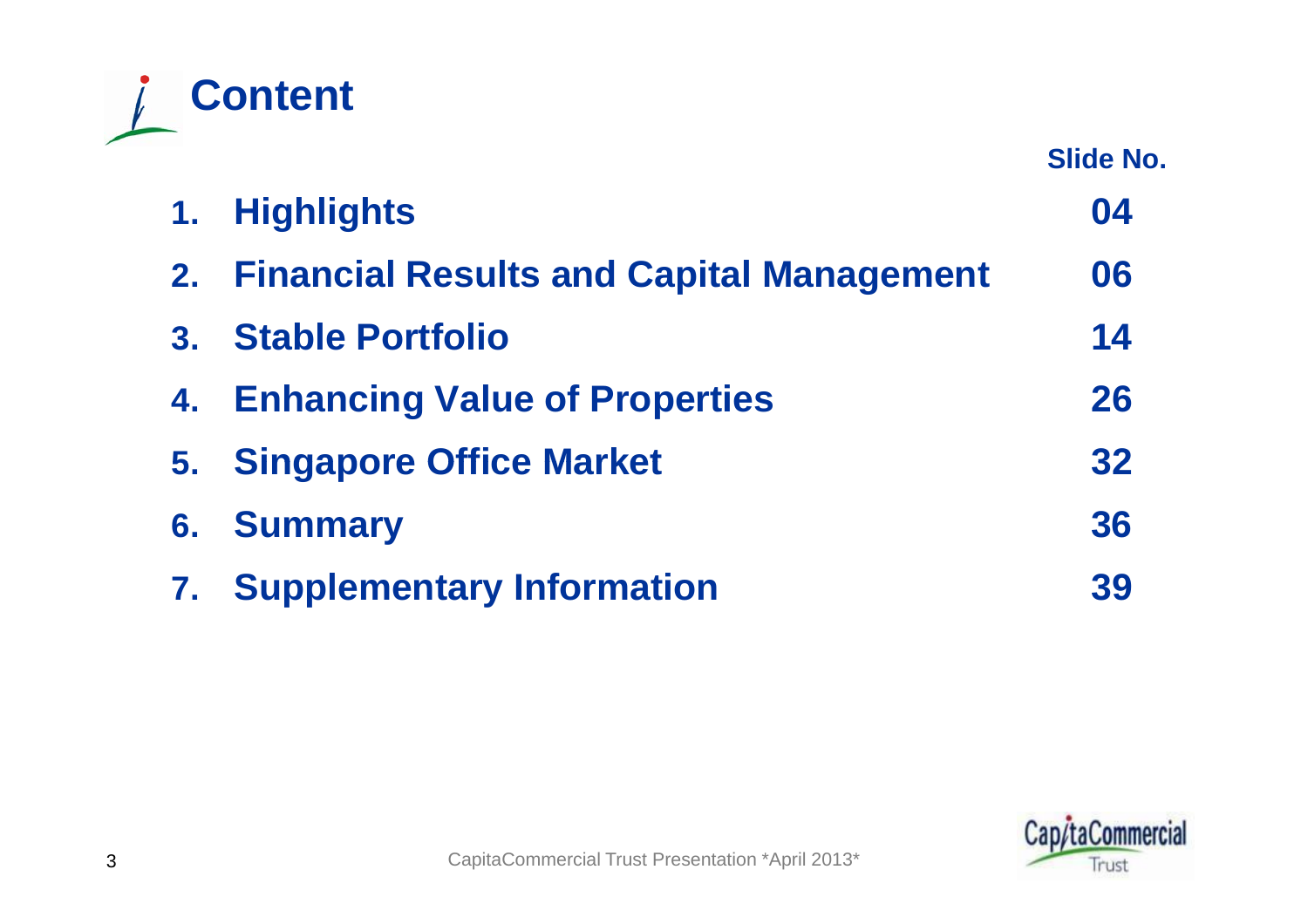## **Highlights 1.**



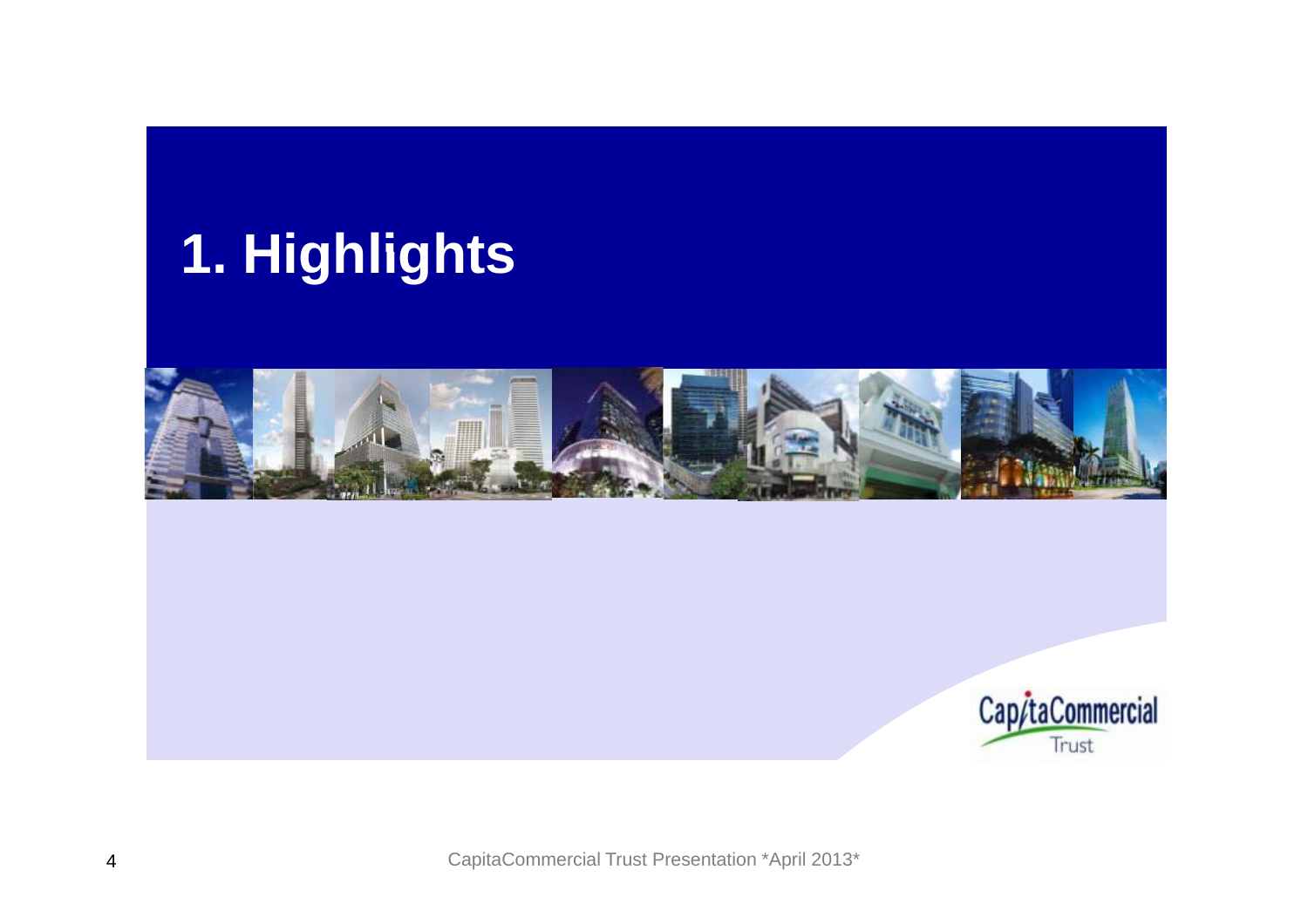

| <b>Higher First Quarter</b><br><b>DPU</b>                            | • Delivered DPU of 1.96 cents, up 3.2%<br>• Translates to distribution yield of 5.0% <sup>(1)</sup>                                                                                                 |  |  |  |  |  |
|----------------------------------------------------------------------|-----------------------------------------------------------------------------------------------------------------------------------------------------------------------------------------------------|--|--|--|--|--|
| <b>Resilient Portfolio</b><br><b>Leasing and</b><br><b>Occupancy</b> | • Leased and renewed 409,900 sq ft of space<br>• Achieved portfolio occupancy rate of 95.3%<br>• Average monthly office portfolio rent per sq ft rose<br>by 2.5% to S\$7.83                         |  |  |  |  |  |
| <b>Proactive Capital</b><br><b>Management</b>                        | • Sufficient undrawn bank facilities in place to<br>refinance 2013 borrowings<br>• Gearing remained low at about 30.4%<br>• Unitholders approved Unit Buy-Back Mandate at<br>AGM on 16 April 2013   |  |  |  |  |  |
| <b>Opportunities for</b><br>future growth                            | • Ongoing Asset Enhancement initiatives at Six<br><b>Battery Road and Raffles City Tower will position</b><br><b>CCT</b> for further growth<br>• 40% interest in CapitaGreen, completing in 4Q 2014 |  |  |  |  |  |

Note:

(1) Based on annualised 1Q 2013 DPU of 7.95 cents and closing price of S\$1.585 on 31 March 2013

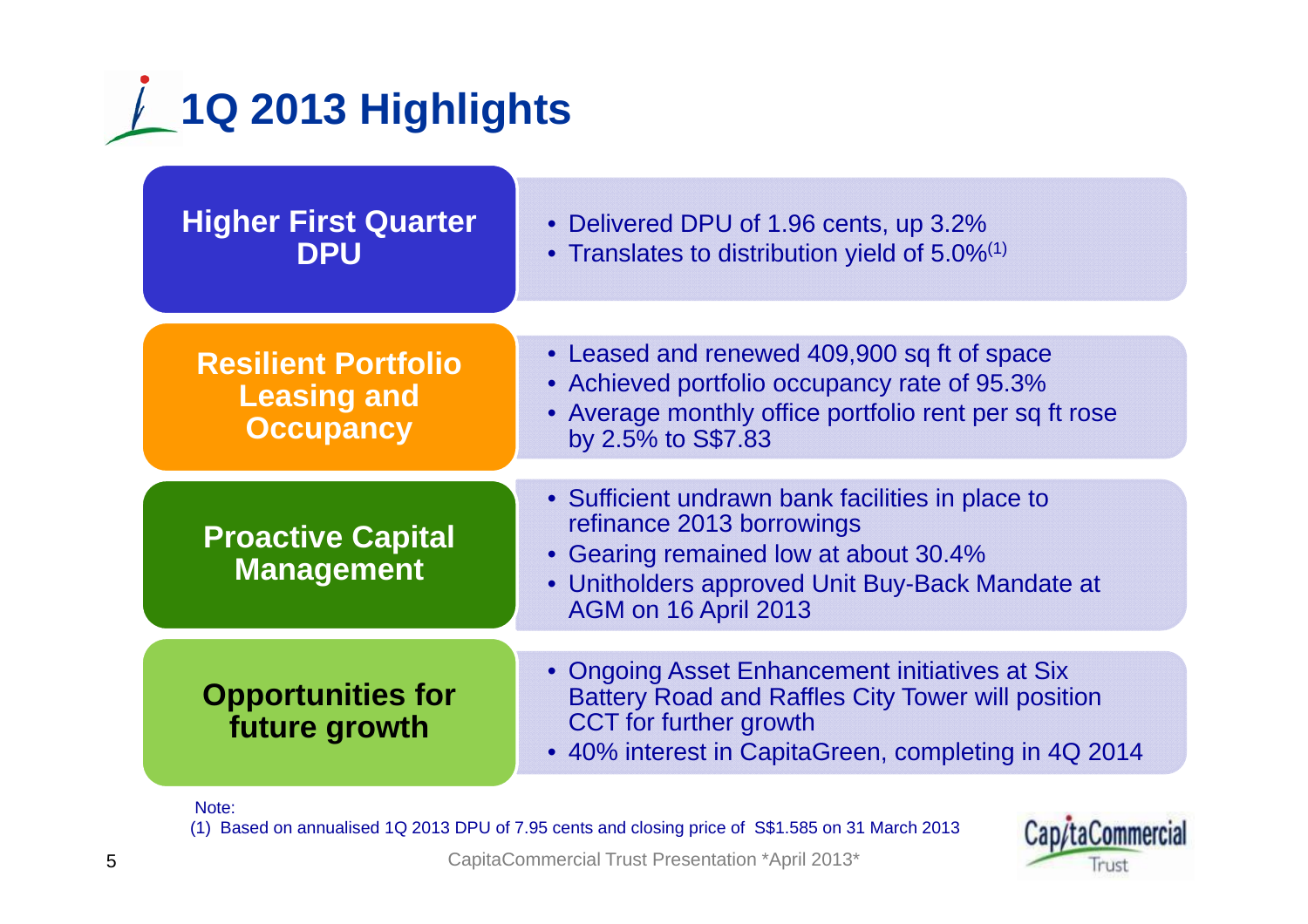## **Financial Results and Capital Management 2.**



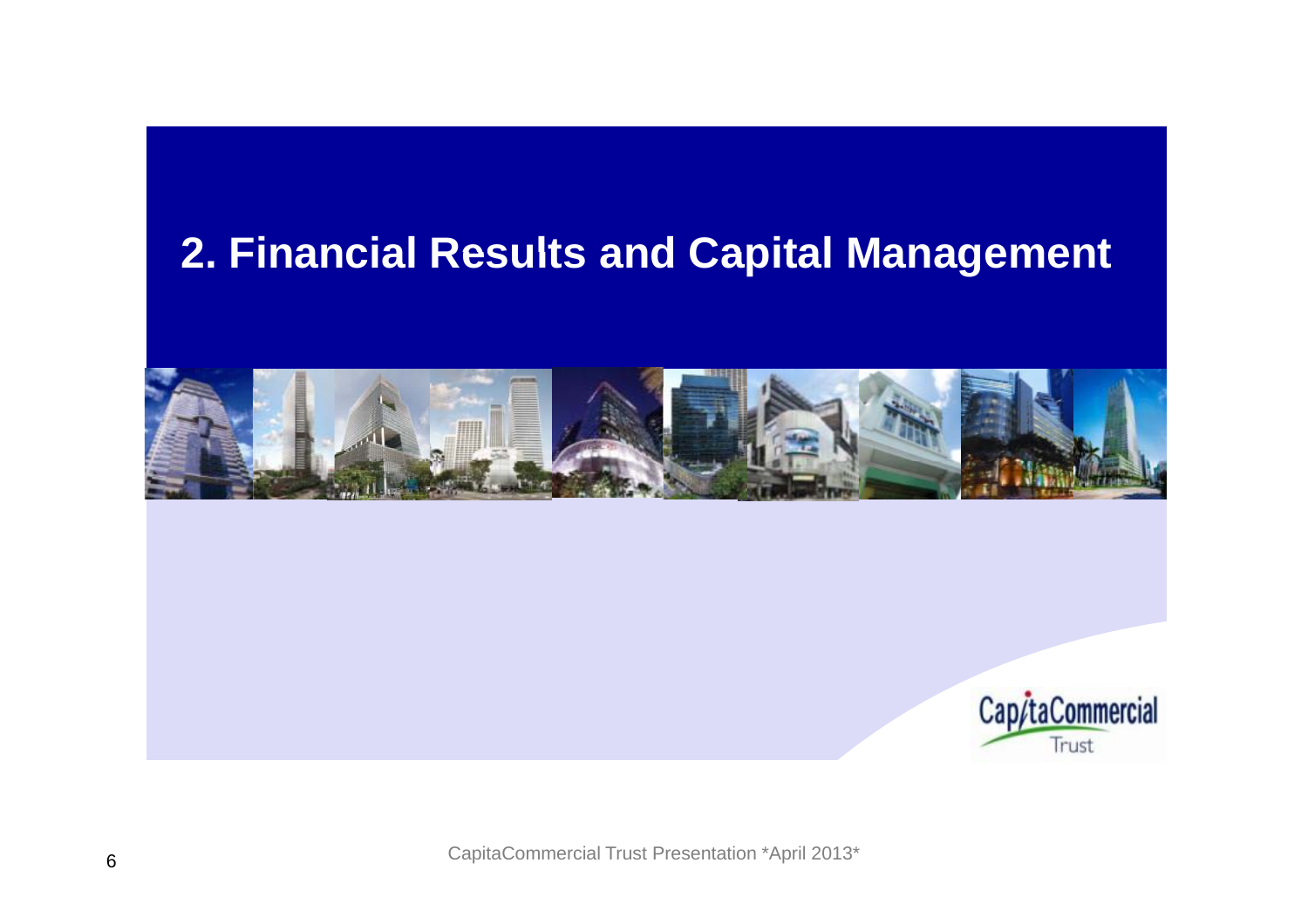

**contribution of Twenty Anson and positive rent reversion from HSBC Building higher property tax and operating expenses**

**shareholder's loan and lower interest expenses**

Note:

(1) S\$2.7 million and S\$1.3 million were retained in 1Q 2013 and 1Q 2012 respectively

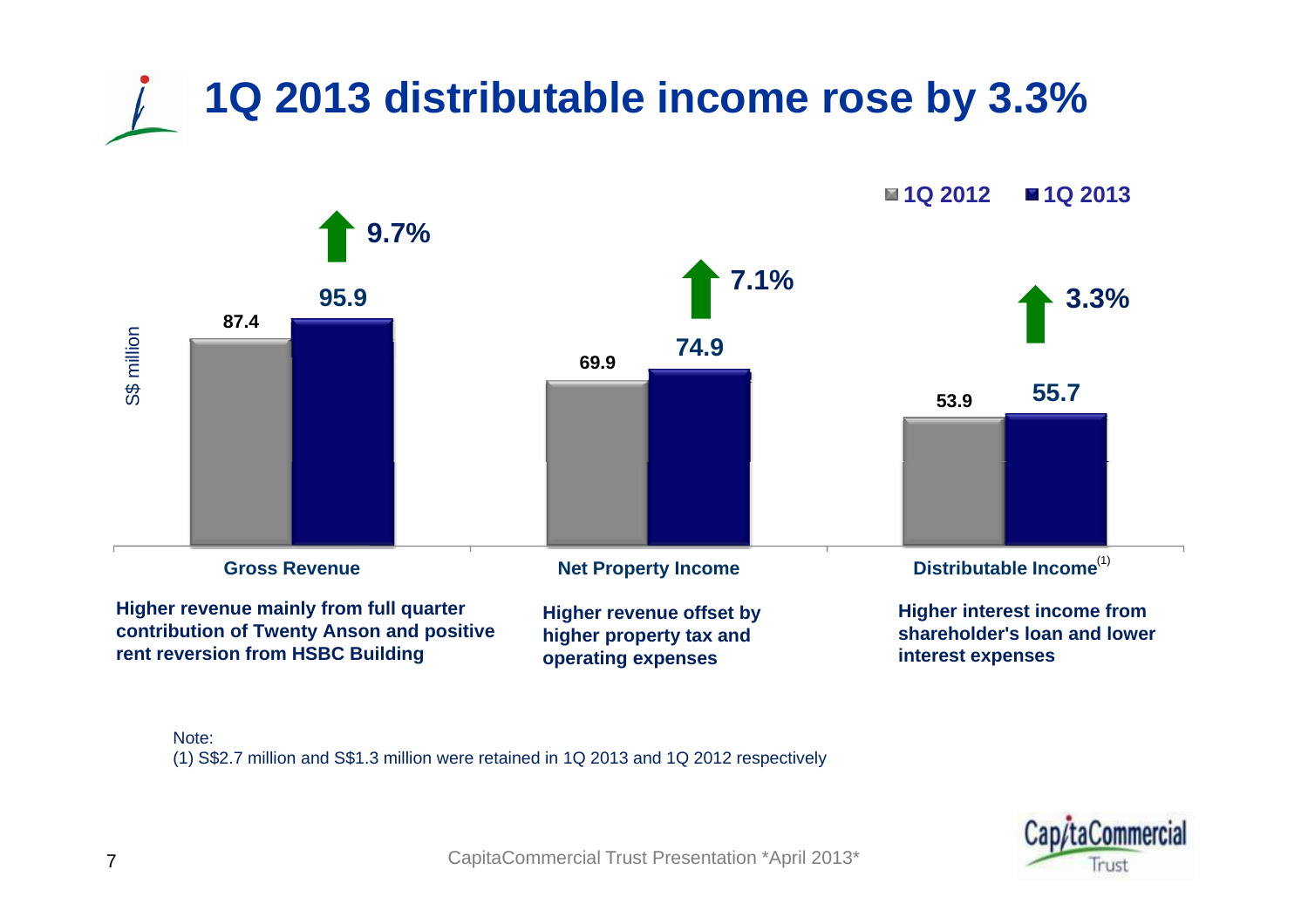## **65% of gross rental income**(1) **contributed by offices and**  35% by retail and hotels & convention centre leases



Notes:

(1) Excludes retail turnover rent

(2) For the period from 1 Jan 2013 to 31 Mar 2013

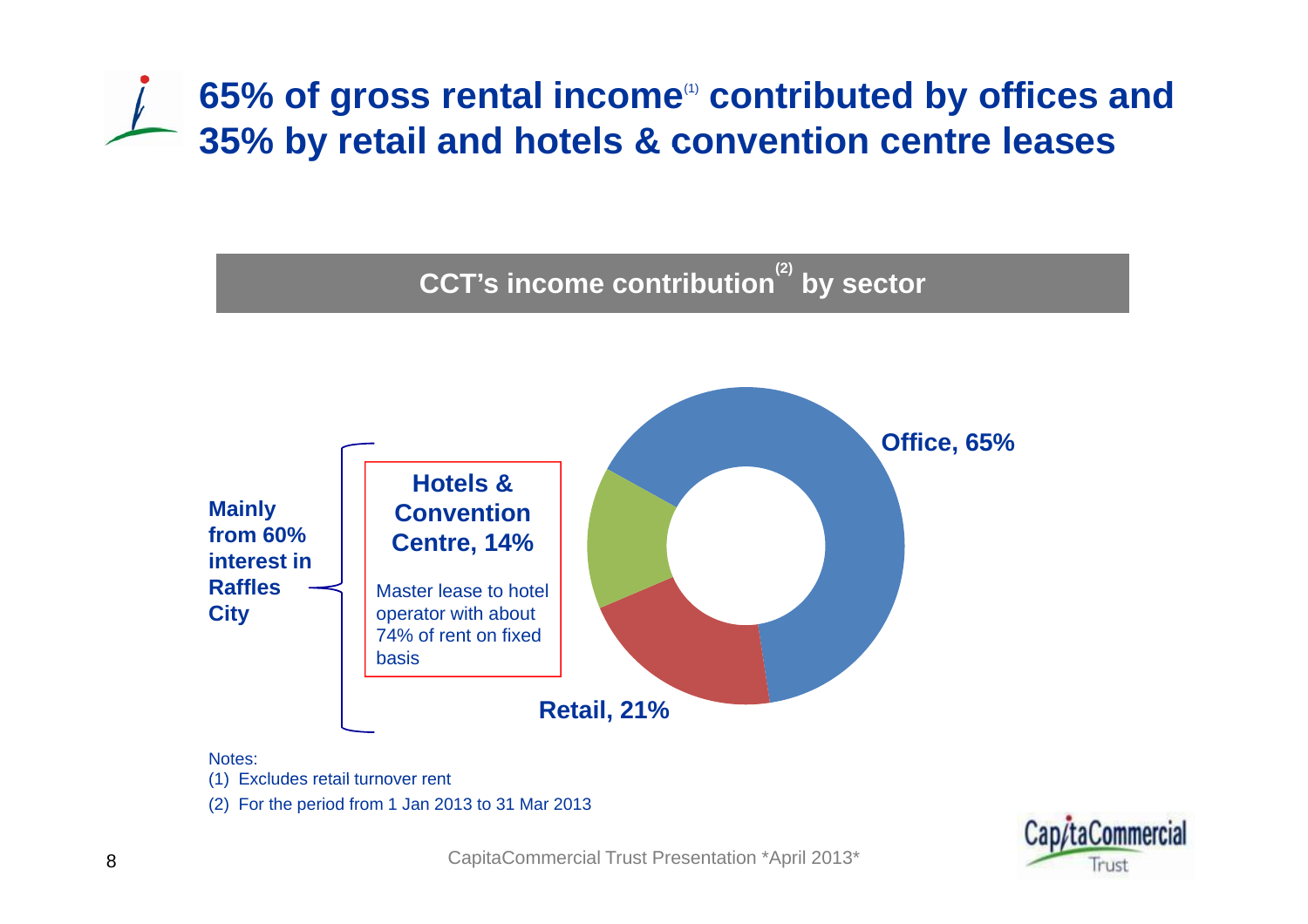## **Increased contribution from HSBC Building and Twent y Anson**

### **91% of Net Property Income(1) from Grade A and Prime offices(2)**



#### Notes:

- (1) For the period from 1 Jan 2013 to 31 Mar 2013
- (2) Includes CCT's interest of 60% in Raffles City Singapore

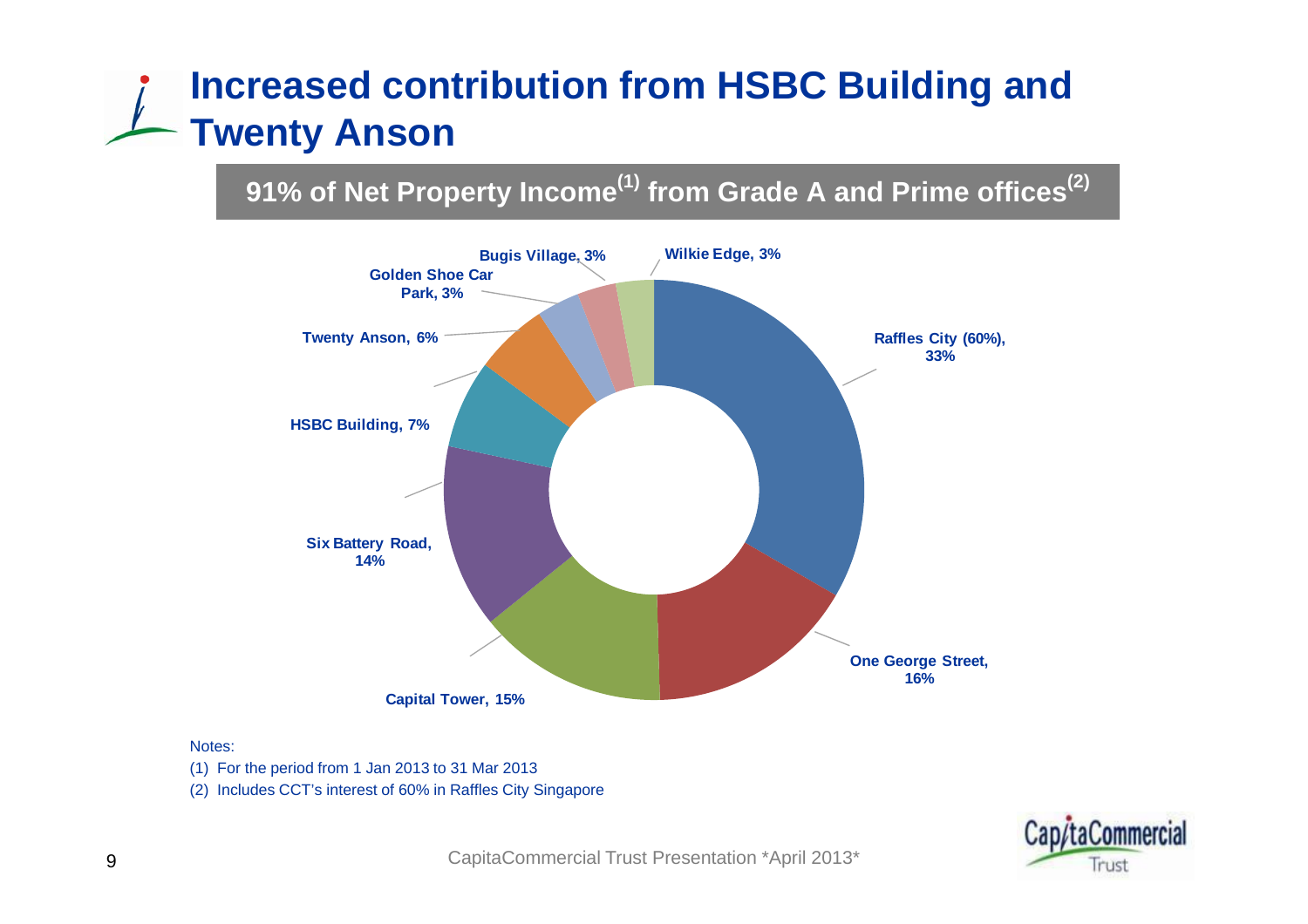## **Strong Financial Position Total assets at S\$6.95 billion; Adjusted NAV at S \$1.62 per unit**

### **Statement of Financial PositionAs at 31 March 2013**

|                                | S\$ '000  |                                              |        |
|--------------------------------|-----------|----------------------------------------------|--------|
| <b>Non-current Assets</b>      | 6,854,864 | <b>Net Asset Value Per Unit</b>              | \$1.64 |
| <b>Current Assets</b>          | 98,790    | <b>Adjusted Net Asset Value Per</b>          | \$1.62 |
| <b>Total Assets</b>            | 6,953,654 | <b>Unit</b>                                  |        |
| <b>Current Liabilities</b>     | 155,639   |                                              |        |
| <b>Non-current Liabilities</b> | 2,137,061 | <b>CCT Credit Rating</b>                     |        |
| <b>Total Liabilities</b>       | 2,292,700 | Baa1 by Moody's/ BBB+ by S&P                 |        |
|                                |           | Outlook stable by both rating agencies       |        |
| <b>Net Assets</b>              | 4,660,954 | Moody's replaced CCT Corporate Family        |        |
| <b>Unitholders' Funds</b>      | 4,660,954 | Rating with issuer rating and upgraded CCT's |        |
|                                |           | unsecured issuer rating from Baa2 to Baa1.   |        |
| Units in issue ('000 units)    | 2,845,051 |                                              |        |

| 6,854,864 | <b>Net Asset Value Per Unit</b>     | \$1.64 |
|-----------|-------------------------------------|--------|
| 98,790    | <b>Adjusted Net Asset Value Per</b> | \$1.62 |
| 6,953,654 | <b>Unit</b>                         |        |

#### **CCT Credit Rating**

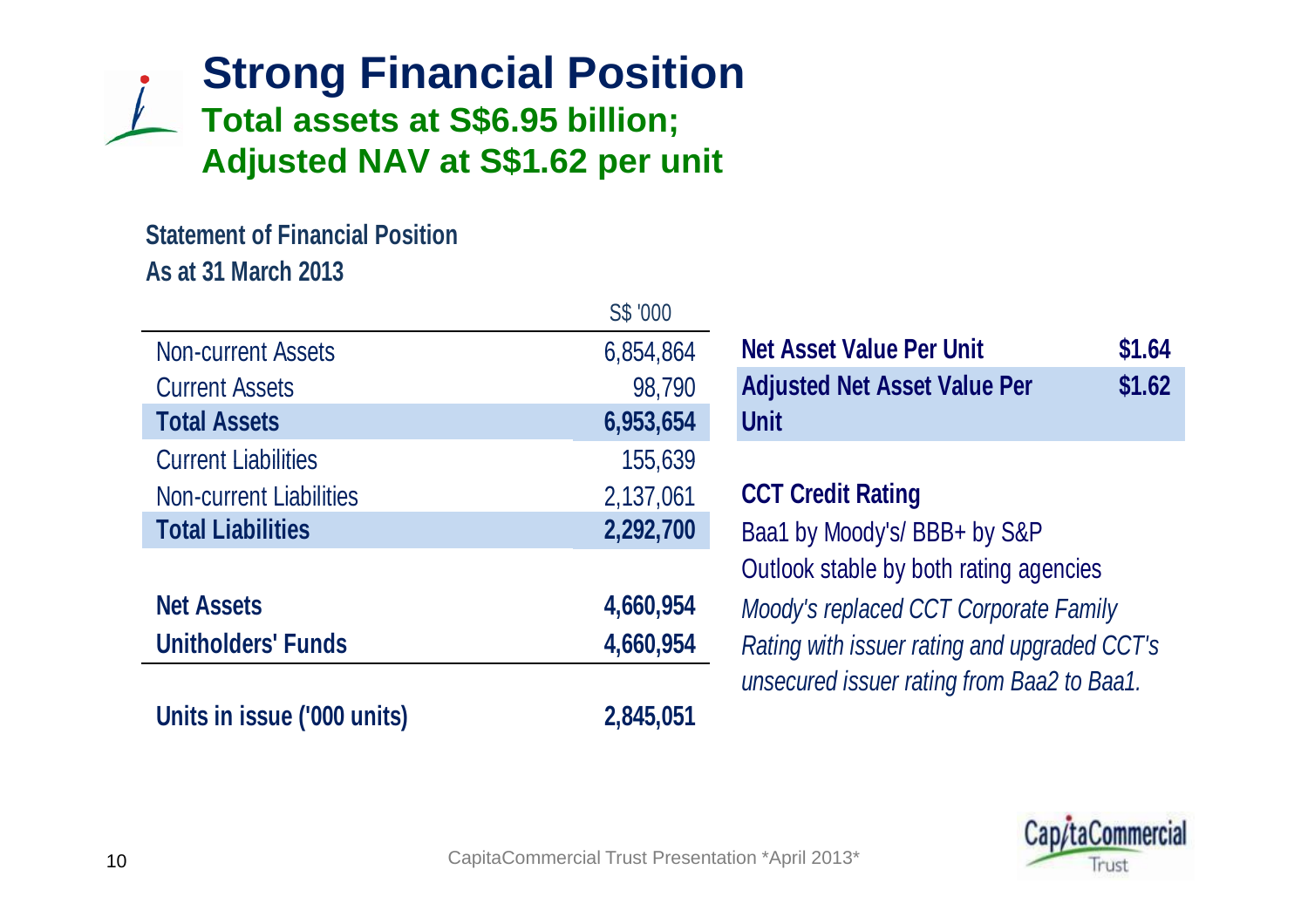# **Robust capital structure; gearing at 30.4%**

|                                                                  | 4Q 2012   | <b>1Q 2013</b> | <b>Remarks</b>                                         |
|------------------------------------------------------------------|-----------|----------------|--------------------------------------------------------|
| <b>Total Gross Debt (S\$'m)</b>                                  | 2,105.8   | 2,113.6        | <b>Increased</b><br>(MSO Trust draw down bank banks)   |
| <b>Gearing Ratio</b>                                             | 30.1%     | 30.4%          | <b>Increased</b><br>(Additional drawdown by MSO Trust) |
| <b>Net Debt / EBITDA</b>                                         | 7.7 times | 7.5 times      | <b>Improved</b>                                        |
| <b>Unencumbered</b><br><b>Assets as % Total</b><br><b>Assets</b> | 69.7%     | 69.3%          | <b>Decreased</b>                                       |
| <b>Average Term to</b><br><b>Maturity</b>                        | 3.2 years | 3.0 years      | <b>Decreased</b><br>(Passing of time)                  |
| <b>Average Cost of Debt</b>                                      | 3.1%      | 3.0%           | <b>Improved</b>                                        |
| <b>Interest Coverage</b>                                         | 4.4 times | 4.7 times      | <b>Improved</b>                                        |

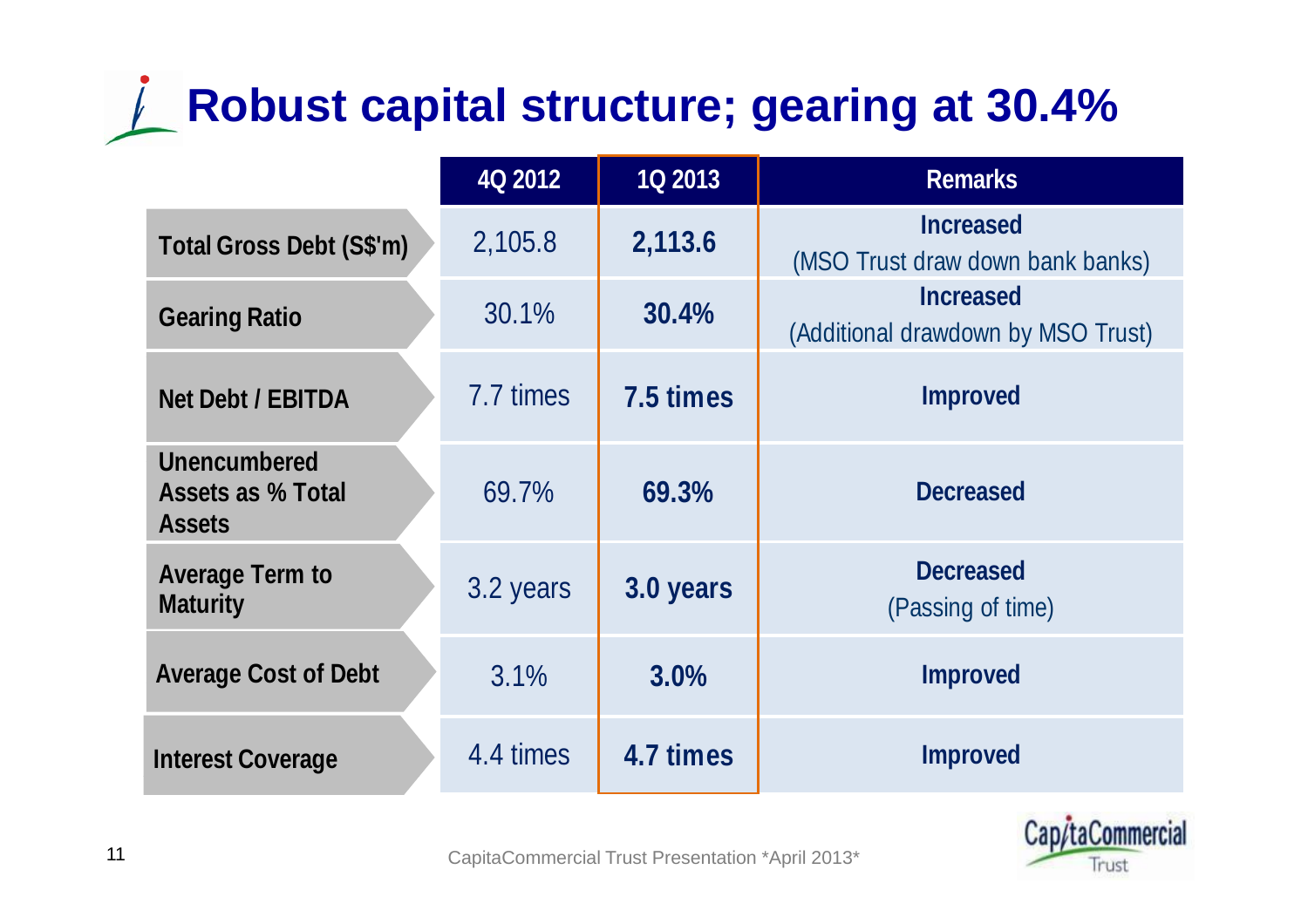## **Sufficient facilities to refinance debt maturing** in 2013

#### CCT's Debt Maturity Profile As at 31 March 2013

#### S\$ 'mil (% of total borrowings)



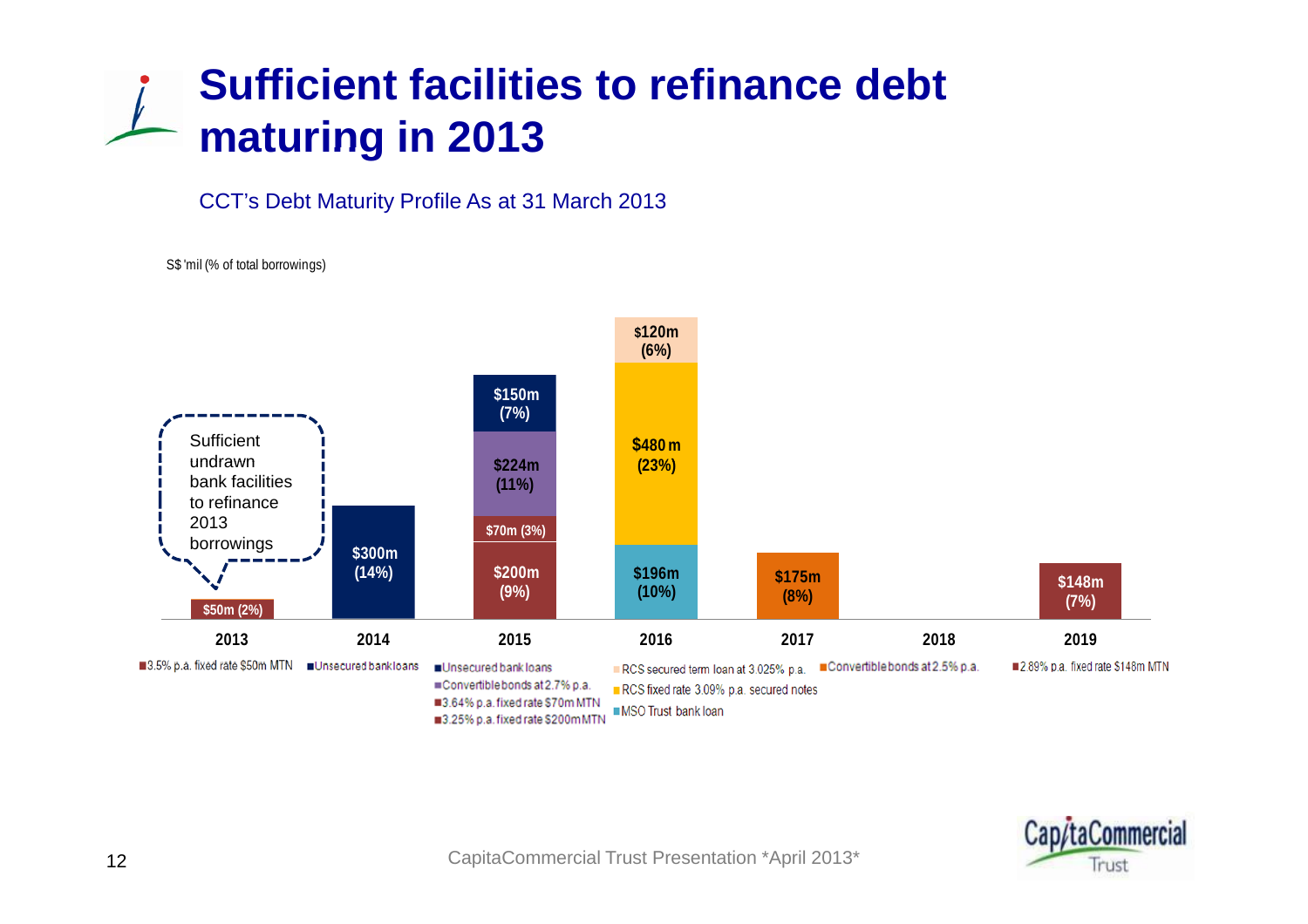## **Percentage of borrowings on fixed rate reduced from 96% in 4Q Q 2012 to 78% in 1 Q 2013**

**- Due to expiry of \$370m interest rate swap in March 2013**



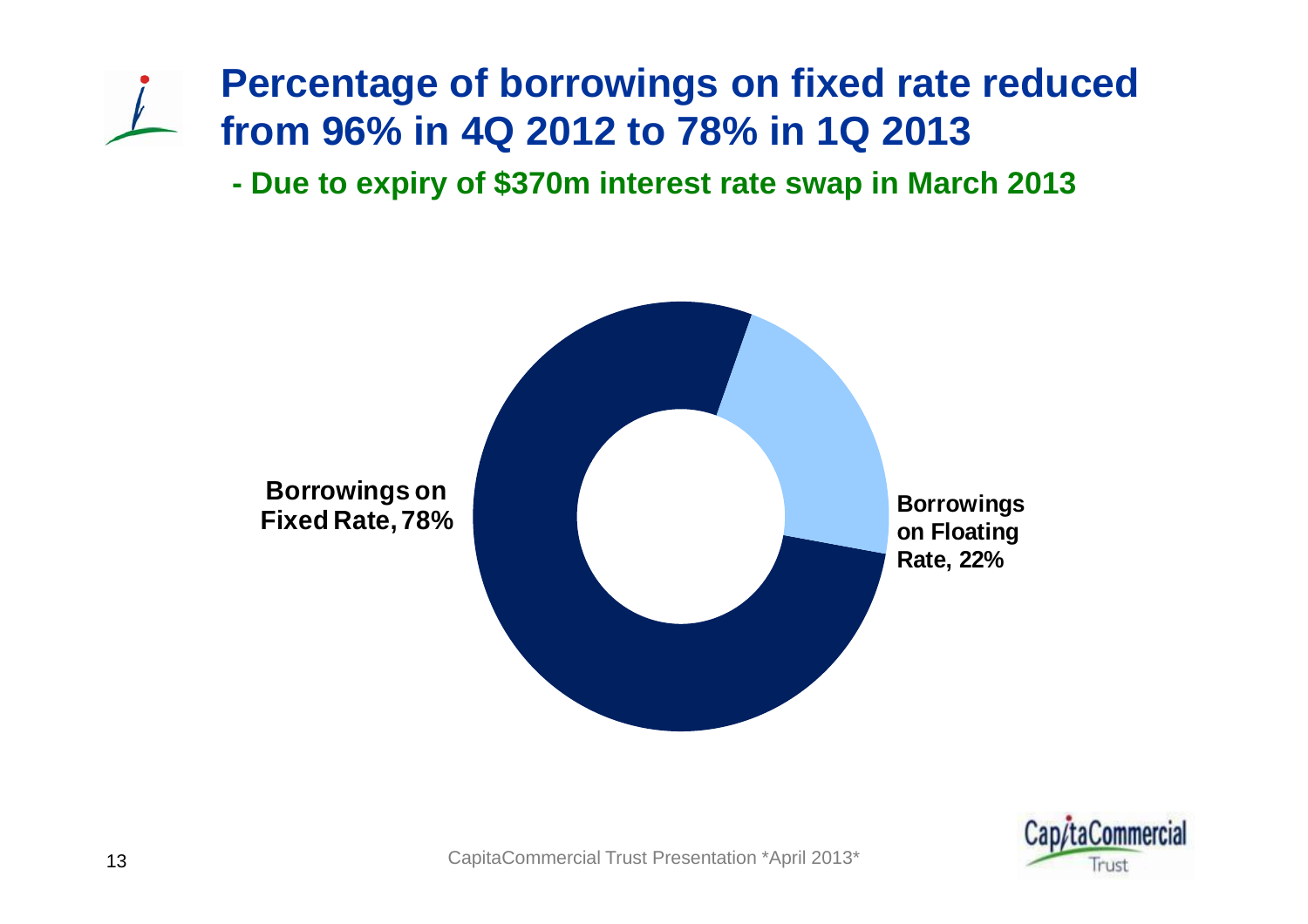## **Stable Portfolio 3.**



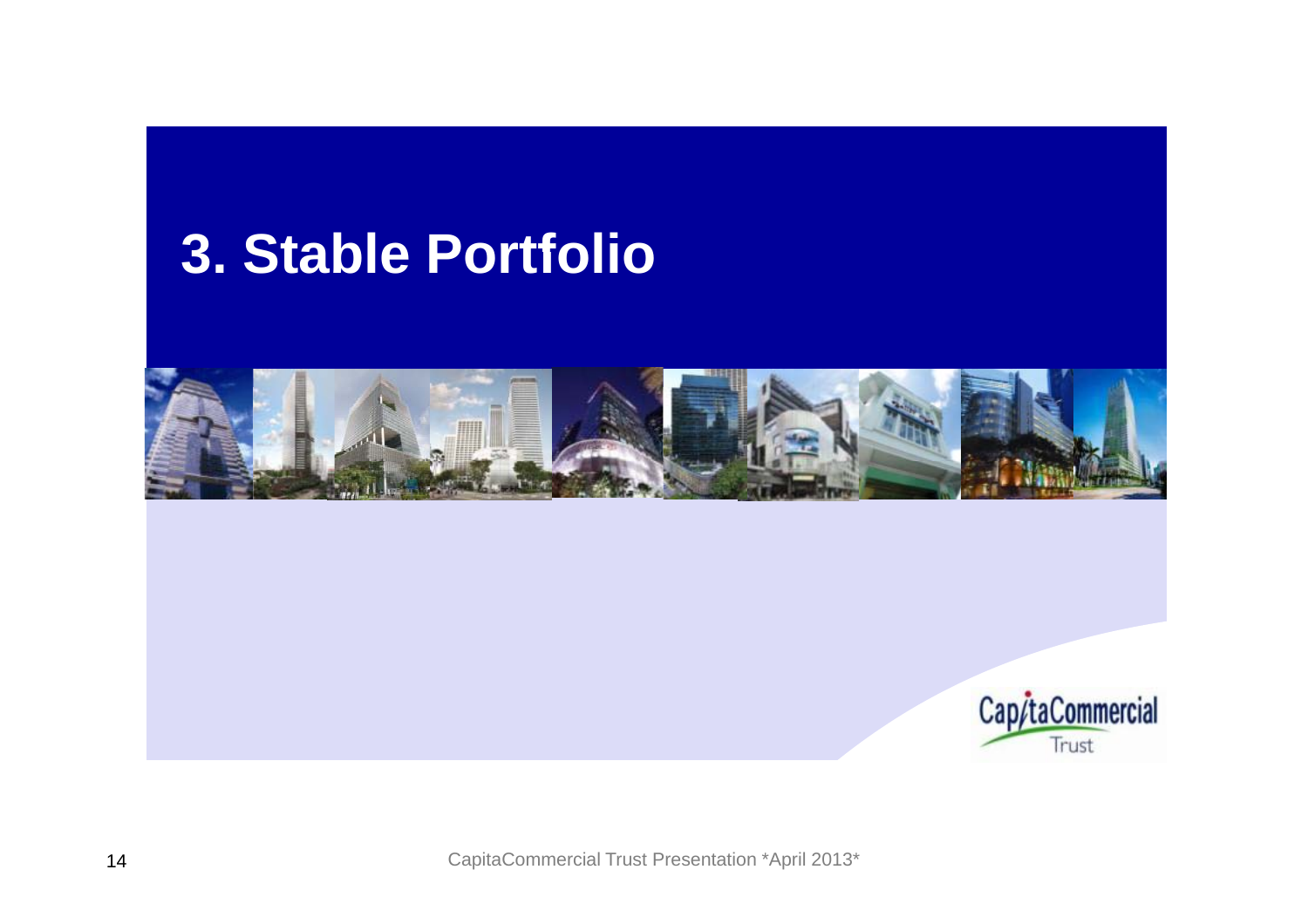## **CCT's portfolio occupancy above market level**

Decline in CCT's 1Q 2013 occupancy due to Cisco's relocation from Capital Tower

|                                                                          |  |  | <b>CCT Committed Occupancy Level   Industry Statistics Occupancy Level (1)</b> |  |  |  |  |
|--------------------------------------------------------------------------|--|--|--------------------------------------------------------------------------------|--|--|--|--|
| Grade A Office   1Q2013 92.2%   4Q2012 96.4% 1Q2013 92.9% 1 4Q2012 91.2% |  |  |                                                                                |  |  |  |  |
| <b>Portfolio</b>                                                         |  |  |                                                                                |  |  |  |  |

**CCT's Committed Occupancy Since Inception**



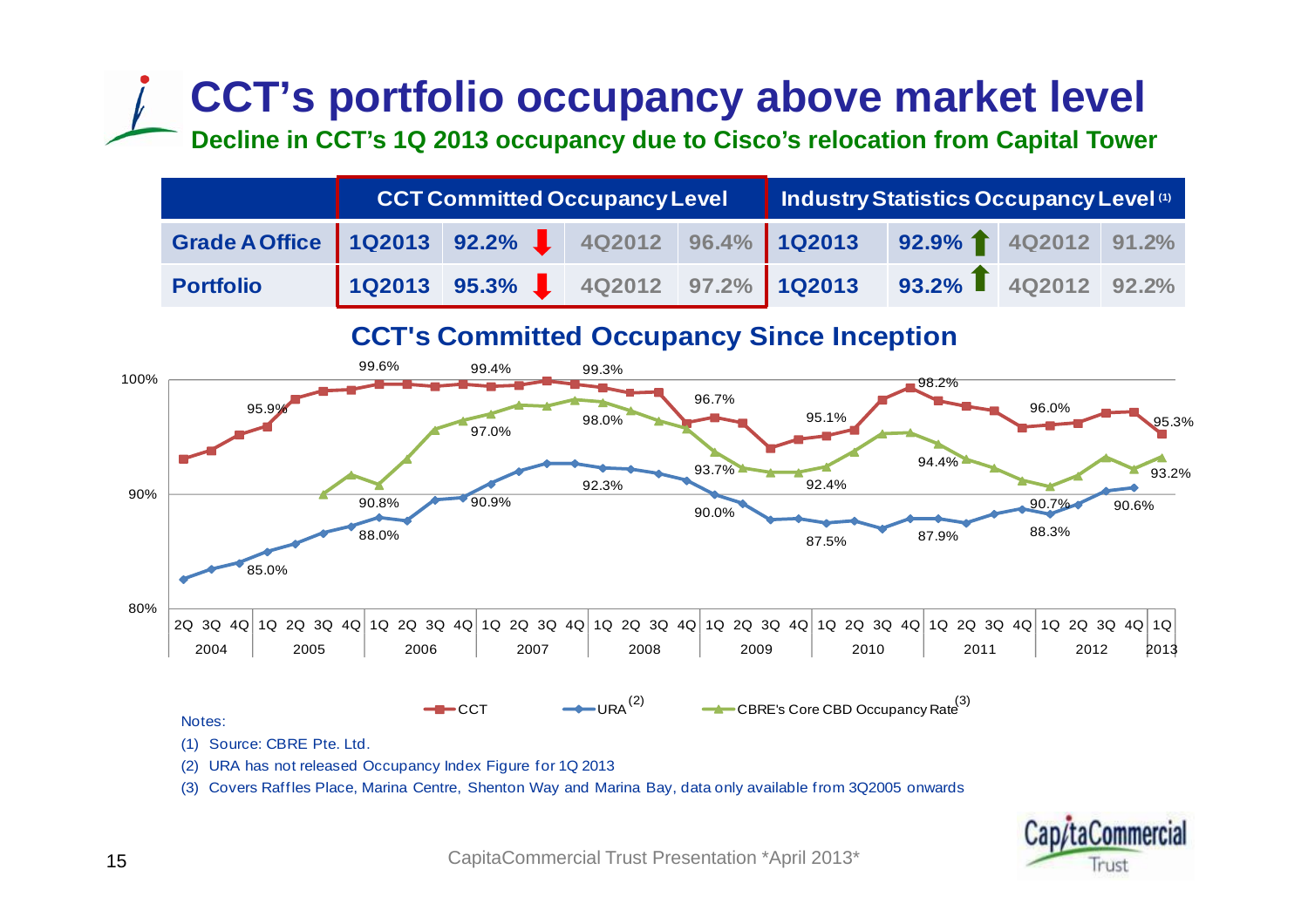



#### **Monthly average office portfolio rent (\$psf)**

**Irust**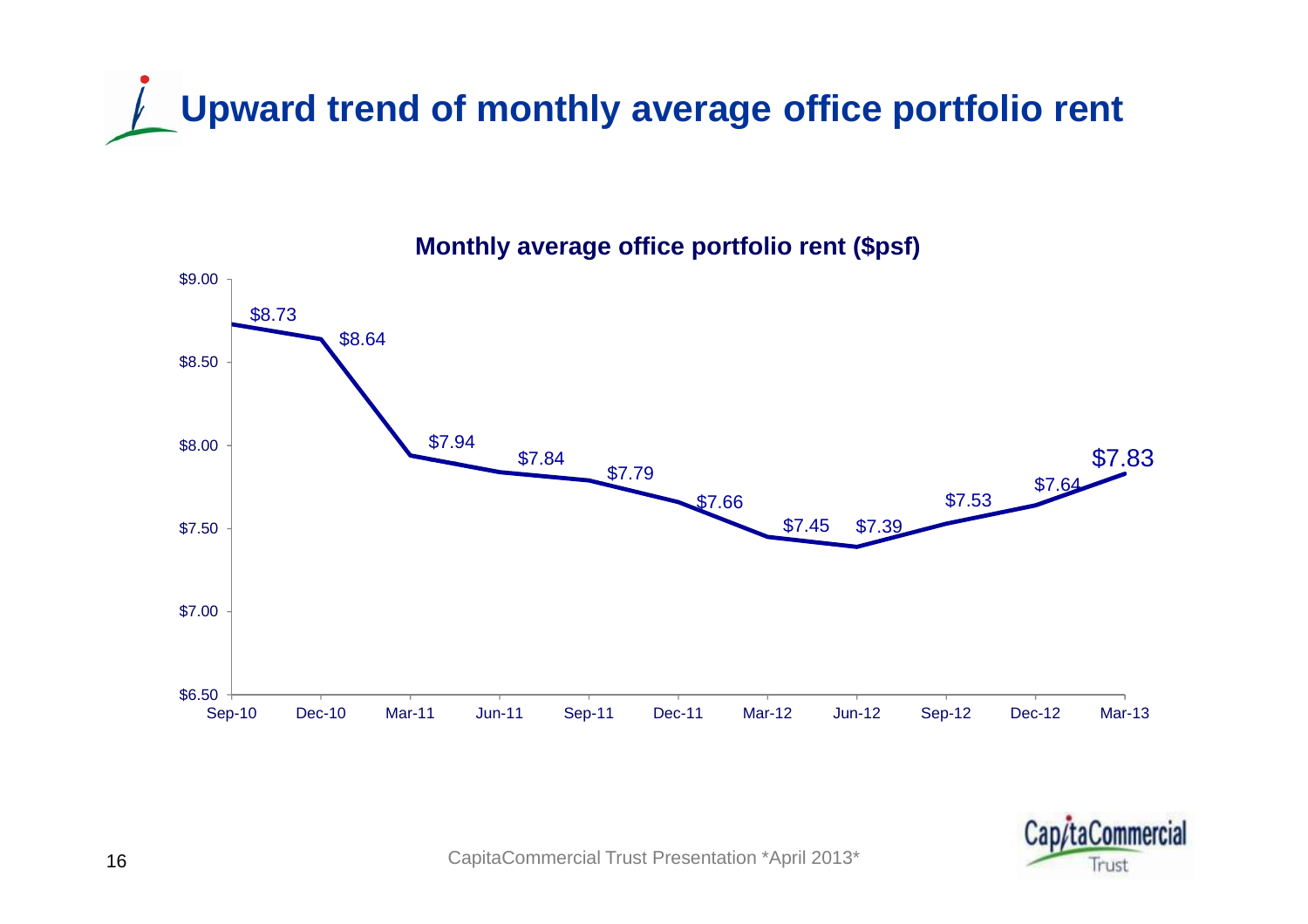# **Positive portfolio leasing activity**

**CCT signed new leases and renewals of approximately 409,900 square feet for 1Q 2013, of which 12% are new leases.**

### For 1Q 2013, tenants include:

| Tenant                                            | <b>Trade Sector</b>                             | <b>Building</b>          |
|---------------------------------------------------|-------------------------------------------------|--------------------------|
| General Mills Sales Singapore Pte. Ltd.           | Manufacturing and<br><b>Distribution</b>        | <b>Capital Tower</b>     |
| <b>New Zealand High Commission</b>                | Government                                      | <b>One George Street</b> |
| JPMorgan Chase Bank, N.A.                         | <b>Banking and Financial</b><br><b>Services</b> | <b>Capital Tower</b>     |
| The Royal Bank of Scotland PLC                    | <b>Banking and Financial</b><br><b>Services</b> | <b>One George Street</b> |
| Henderson Global Investors (Singapore)<br>Limited | <b>Banking and Financial</b><br><b>Services</b> | <b>Six Battery Road</b>  |
| <b>BCD Travel Asia Pacific Pte. Ltd.</b>          | <b>Business Consultancy</b>                     | <b>Twenty Anson</b>      |

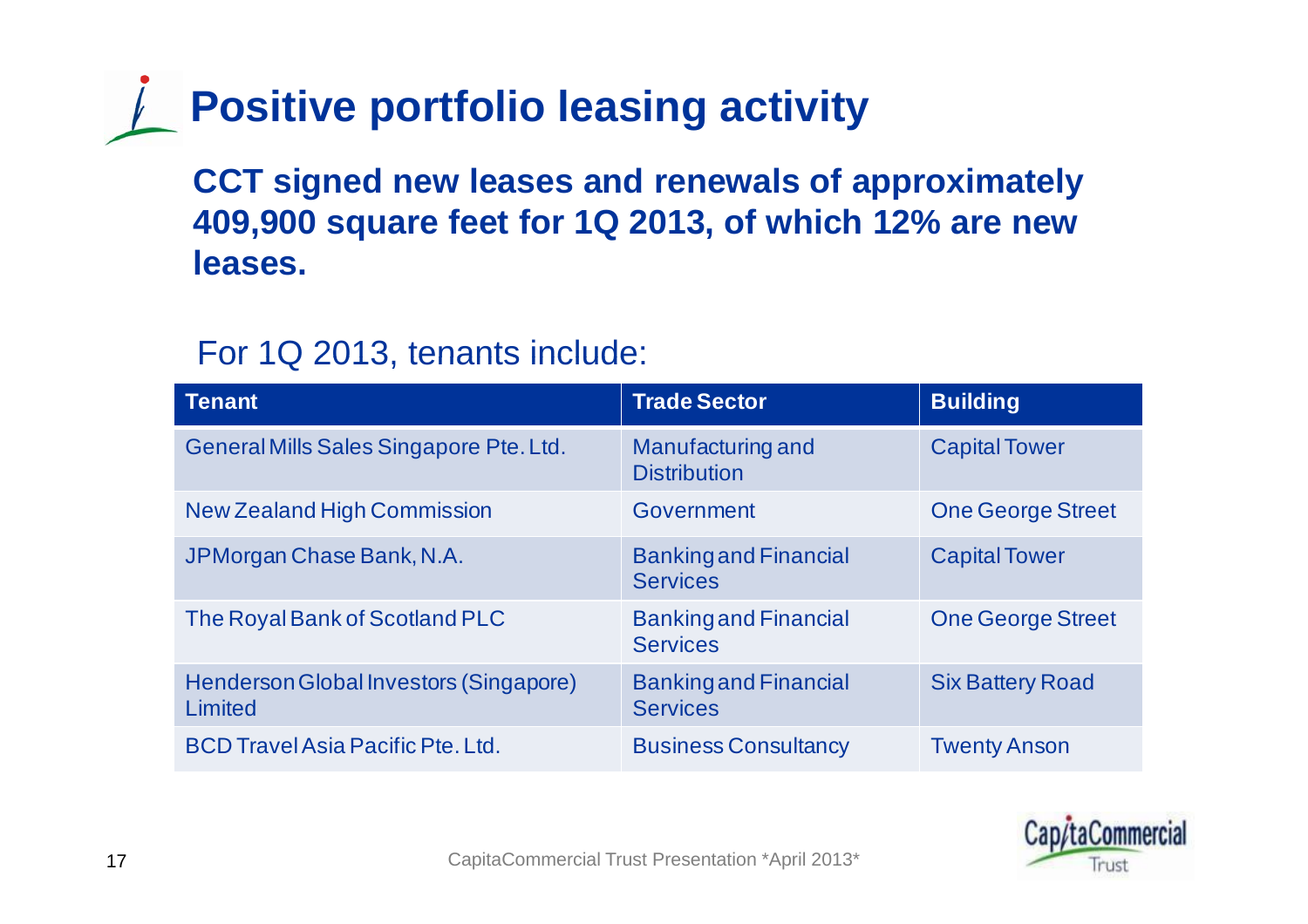### **New demand in CCT's portfolio supported by tenants from diverse trade sectors**



#### **Trade Mix of New Leases si gned in 1Q 2013 ( b y NLA ) g (y**

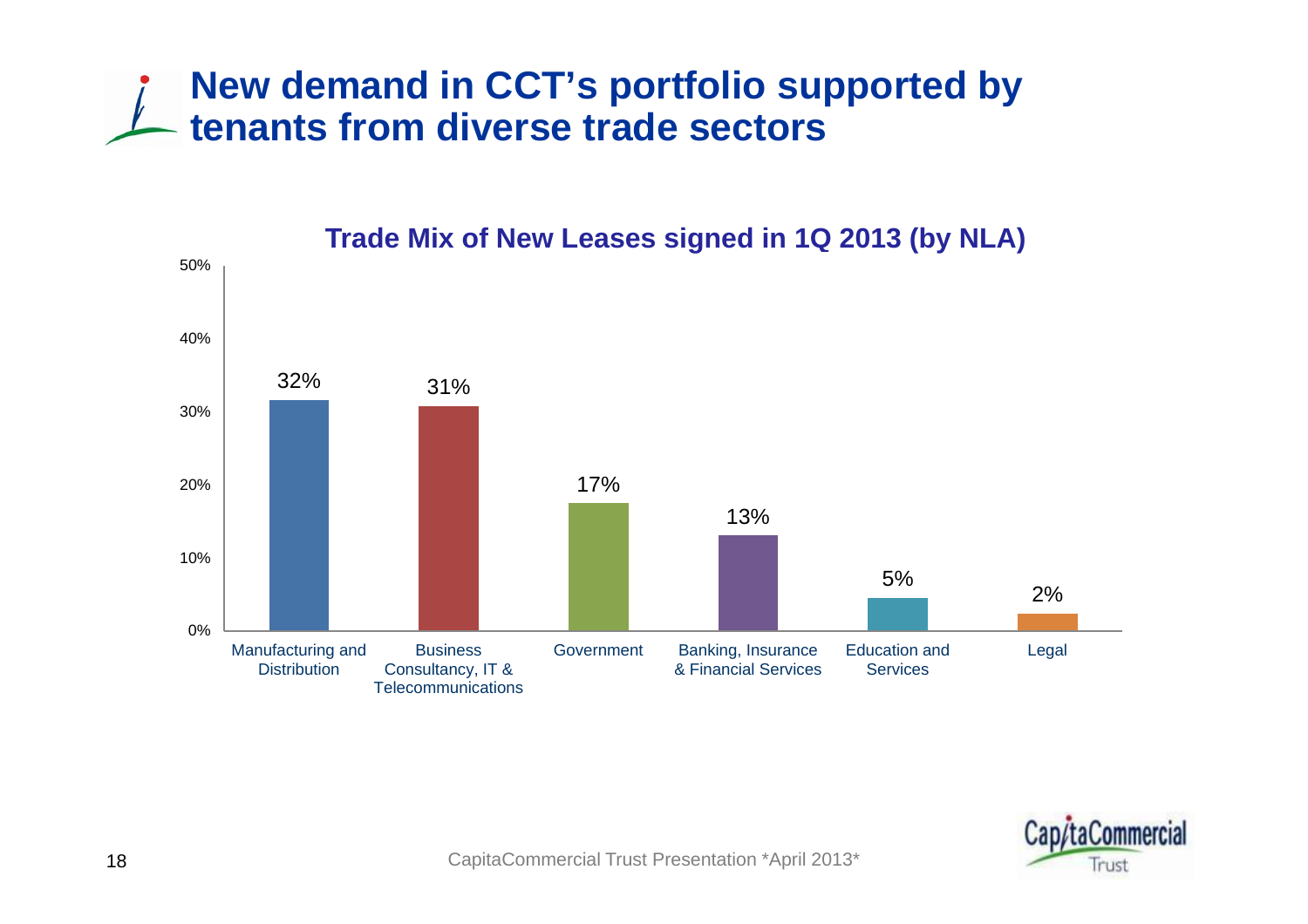# **Diverse tenant mix in CCT's portfolio(1)**





(1) Based on monthly gross rental income of tenants as at 31 Mar 2013

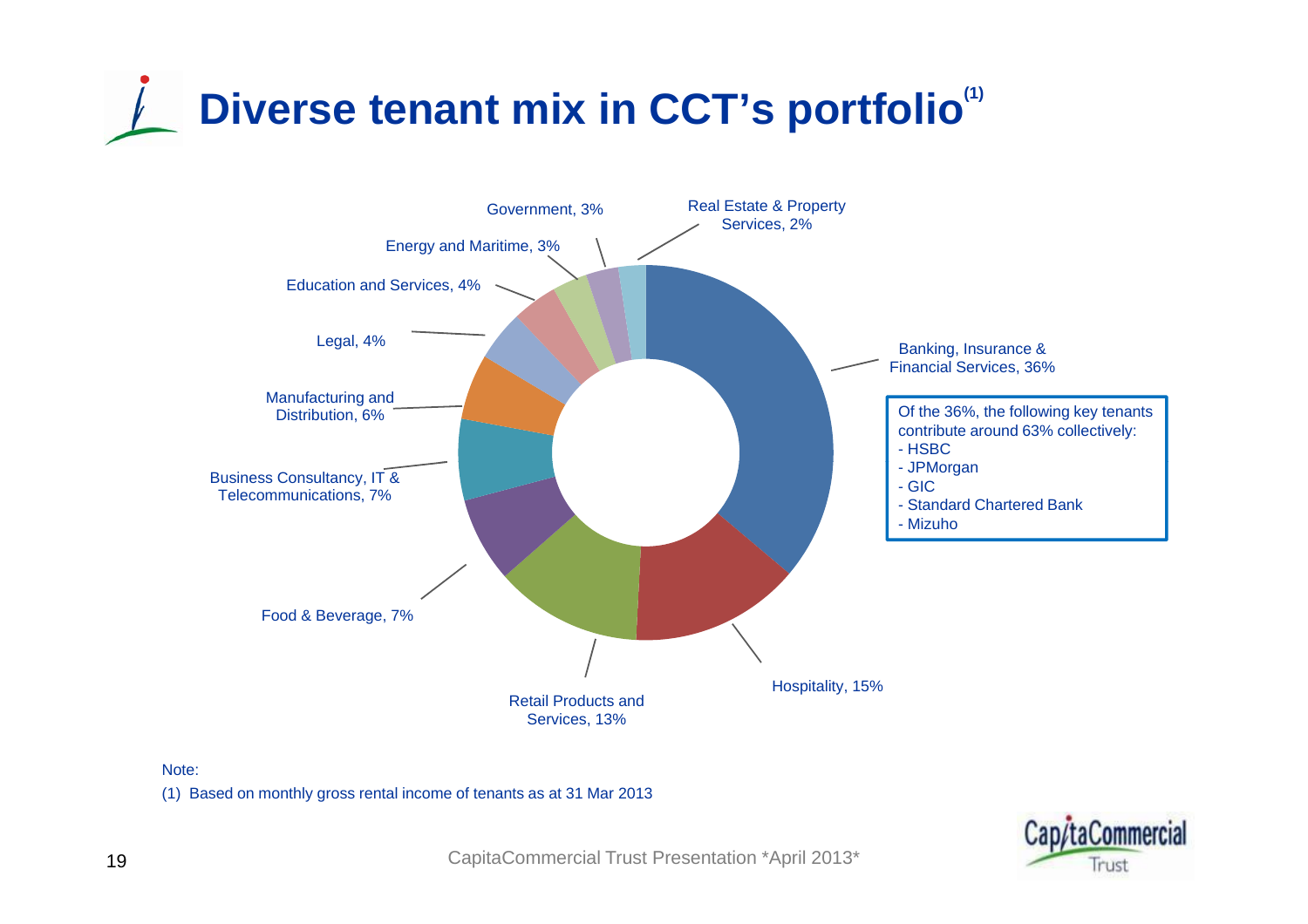### **Top ten blue-chip tenants**(1) **contribute 44% of monthly gross rental income**

**Weighted Average Lease Term to Expiry "WALE" (by NLA) as at 31 Mar 2013 improved due to renewal of JPMorgan and The Royal Bank of Scotland**



Note:

(1) Based on monthly gross rental income of top ten tenants as at 31 Mar 2013 (excluding retail turnover rent)

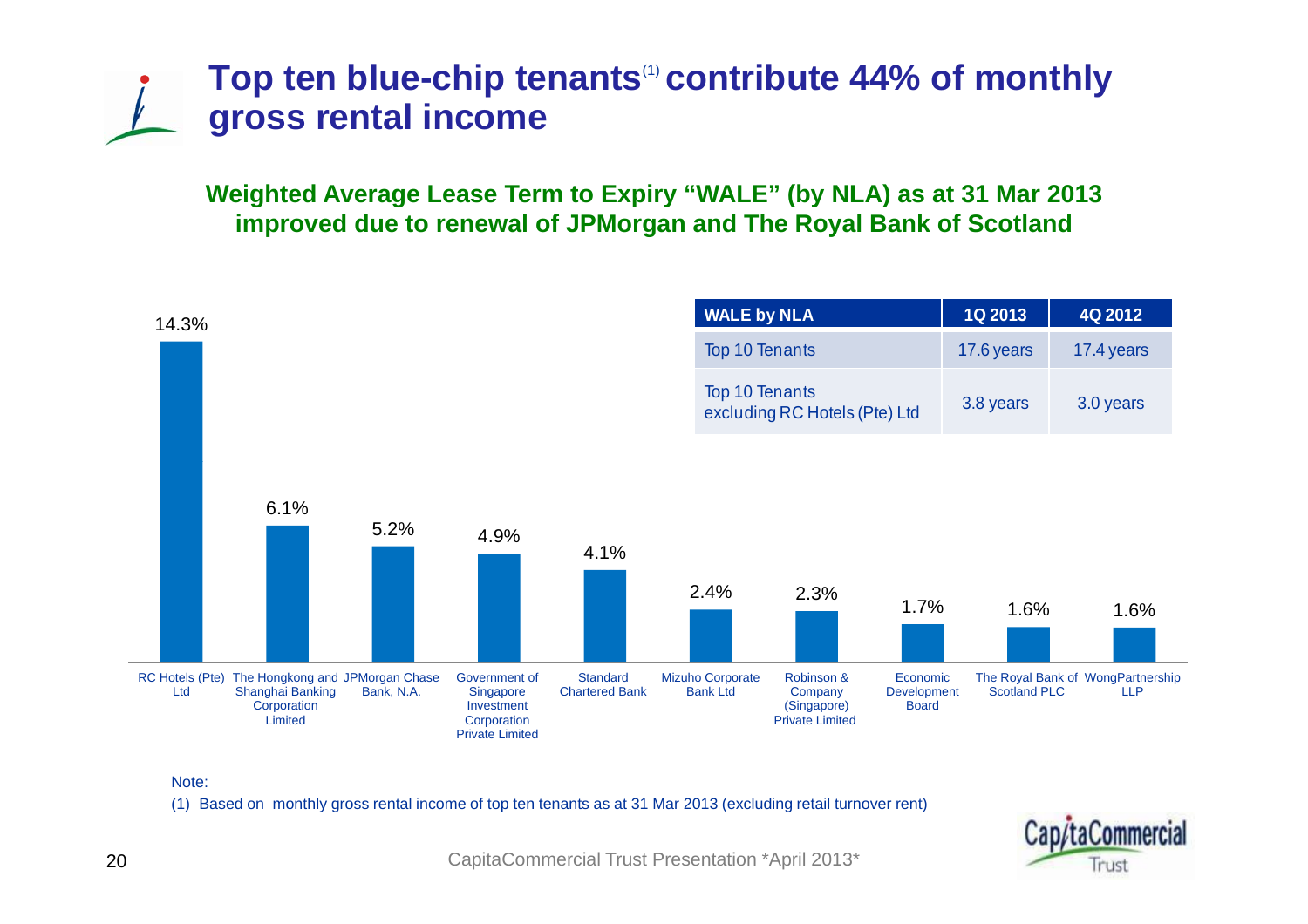



Notes:

(1) Based on NLA

(2) For some of the 5 years and more leases, there are rent reviews or rent escalation within the lease period

![](_page_20_Picture_5.jpeg)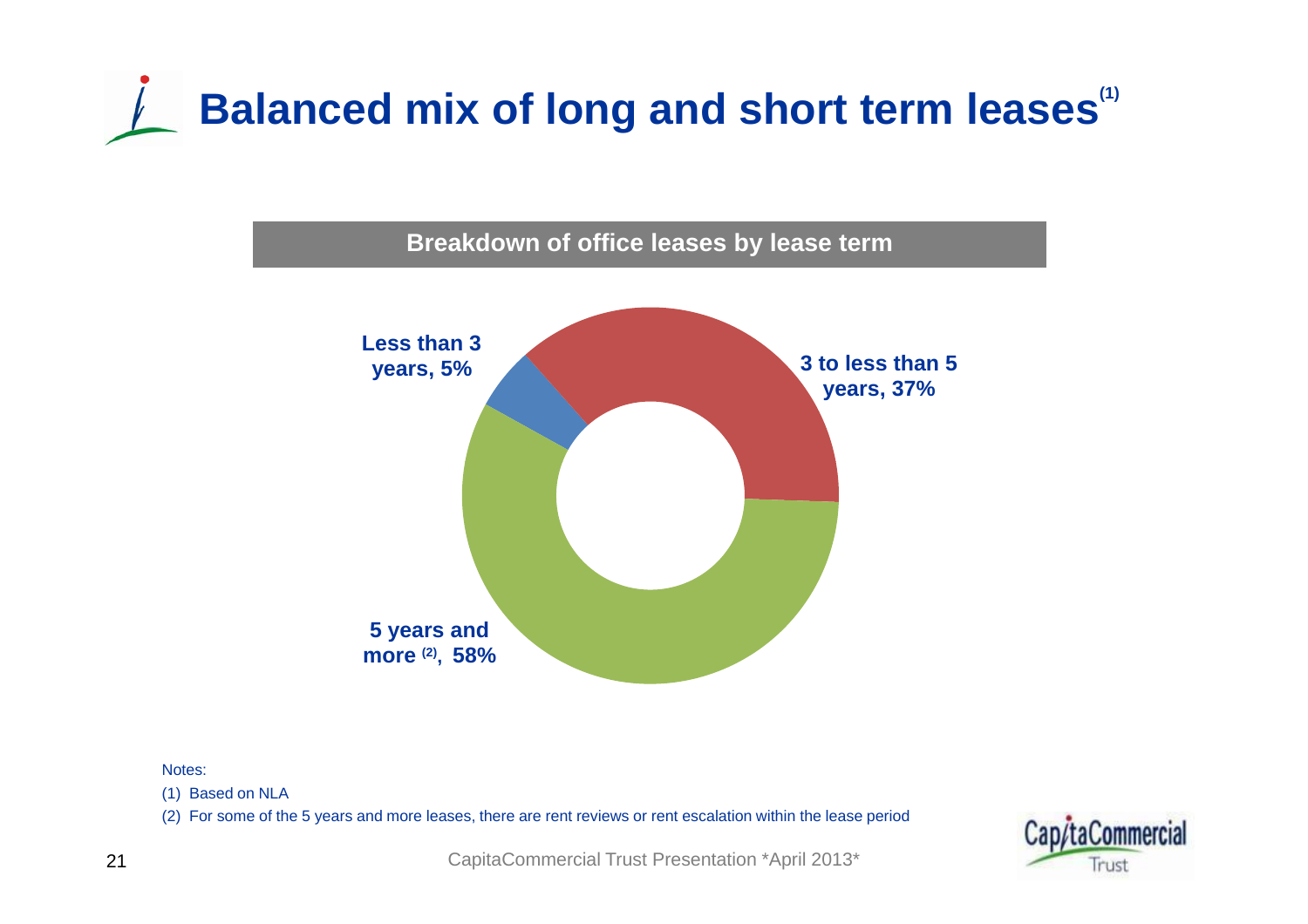**Well spread portfolio lease expiry profile**

**Lease expiry profile as a percentage of monthly gross rental income(1) for March 2013**

![](_page_21_Figure_2.jpeg)

Note:

(1) Excludes turnover rent

![](_page_21_Picture_5.jpeg)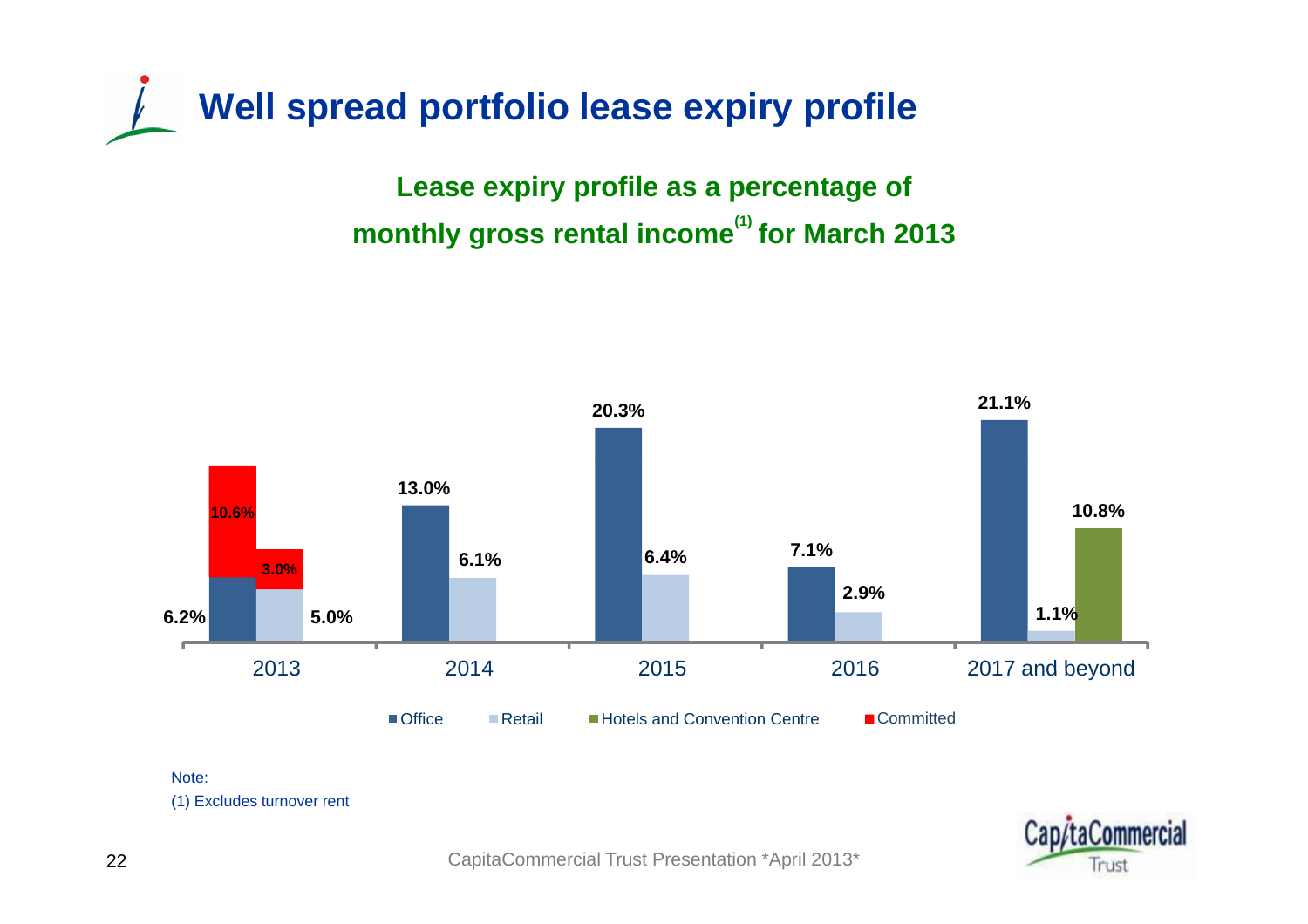![](_page_22_Picture_0.jpeg)

### **Office lease expiry profiles as a percentage of net lettable area and monthl y gross rental income for March 2013**

![](_page_22_Figure_2.jpeg)

#### Average office portfolio rent as at 31 March 2013 is \$7.83psf

![](_page_22_Picture_4.jpeg)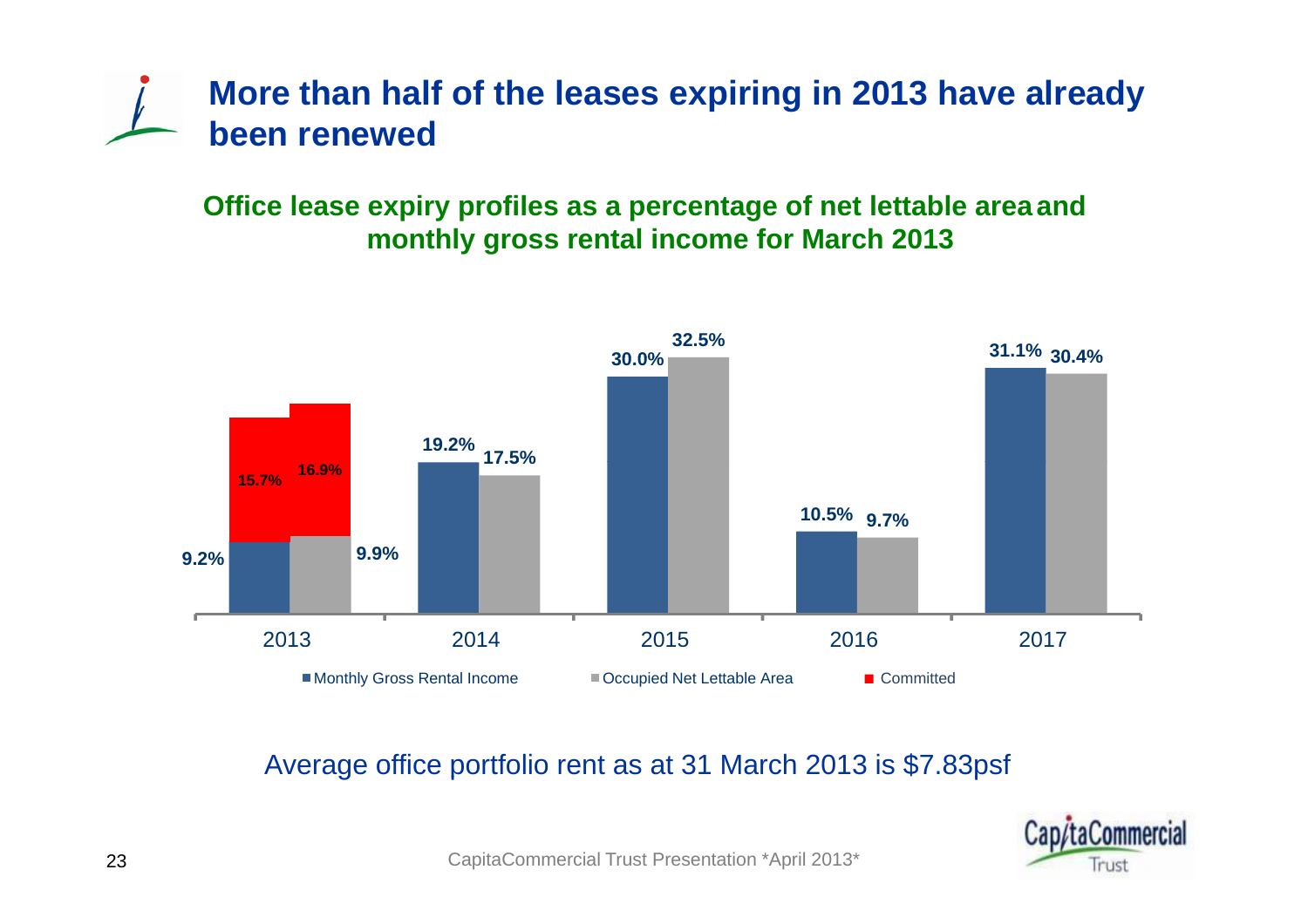### **CCT's key buildings are under-rented and well positioned to capture potential rental upside**

**1Q 2013 Industry Statistics**(1) **– Grade A Office Average Market Rent: S\$9.55 psf pm** 

![](_page_23_Figure_2.jpeg)

|                                   | <b>First Half 2013</b>                     |                                                                                  | <b>Second Half 2013</b>                    |                                                                                  |  |  |
|-----------------------------------|--------------------------------------------|----------------------------------------------------------------------------------|--------------------------------------------|----------------------------------------------------------------------------------|--|--|
|                                   | $%$ of<br><b>Expiring</b><br><b>Leases</b> | <b>Rental</b><br><b>Rates of</b><br><b>Expiring</b><br><b>Leases</b><br>(psf pm) | $%$ of<br><b>Expiring</b><br><b>Leases</b> | <b>Rental</b><br><b>Rates of</b><br><b>Expiring</b><br><b>Leases</b><br>(psf pm) |  |  |
| <b>Capital Tower</b>              | 0.1%                                       | \$<br>8.30                                                                       | 1.2%                                       | \$<br>8.46                                                                       |  |  |
| <b>Six Battery Road</b>           | 0.8%                                       | \$<br>8.91                                                                       | 0.8%                                       | \$<br>7.78                                                                       |  |  |
| <b>One George Street</b>          | 1.9%                                       | \$<br>7.98                                                                       | 0.5%                                       | \$<br>8.88                                                                       |  |  |
| <b>Raffles City Tower</b>         | 0.4%                                       | \$<br>8.39                                                                       | 1.2%                                       | \$<br>8.44                                                                       |  |  |
| Total/<br><b>Weighted Average</b> | 3.2%                                       | \$<br>8.26                                                                       | 3.7%                                       | S<br>8.35                                                                        |  |  |

Ave Monthly Gross Rental Rate for Expiring Leases (S\$ psf / month)

F Monthly gross rental income for leases expiring at respective properties X 100% Monthly gross rental income for office portfolio

#### Notes:

(1) Source: CBRE Pte. Ltd. (as at 1Q 2013)

(2) 3 Grade A buildings and Raffles City Tower only

(3) Has embedded yield protection of 4.25% p.a., based on purchase consideration of S\$1.165 billion until 10 July 2013 from CapitaLand. This eliminates downside rental risk for One George Street during the yield protection period, but allows CCT to benefit from any upside in rental reversion

![](_page_23_Picture_10.jpeg)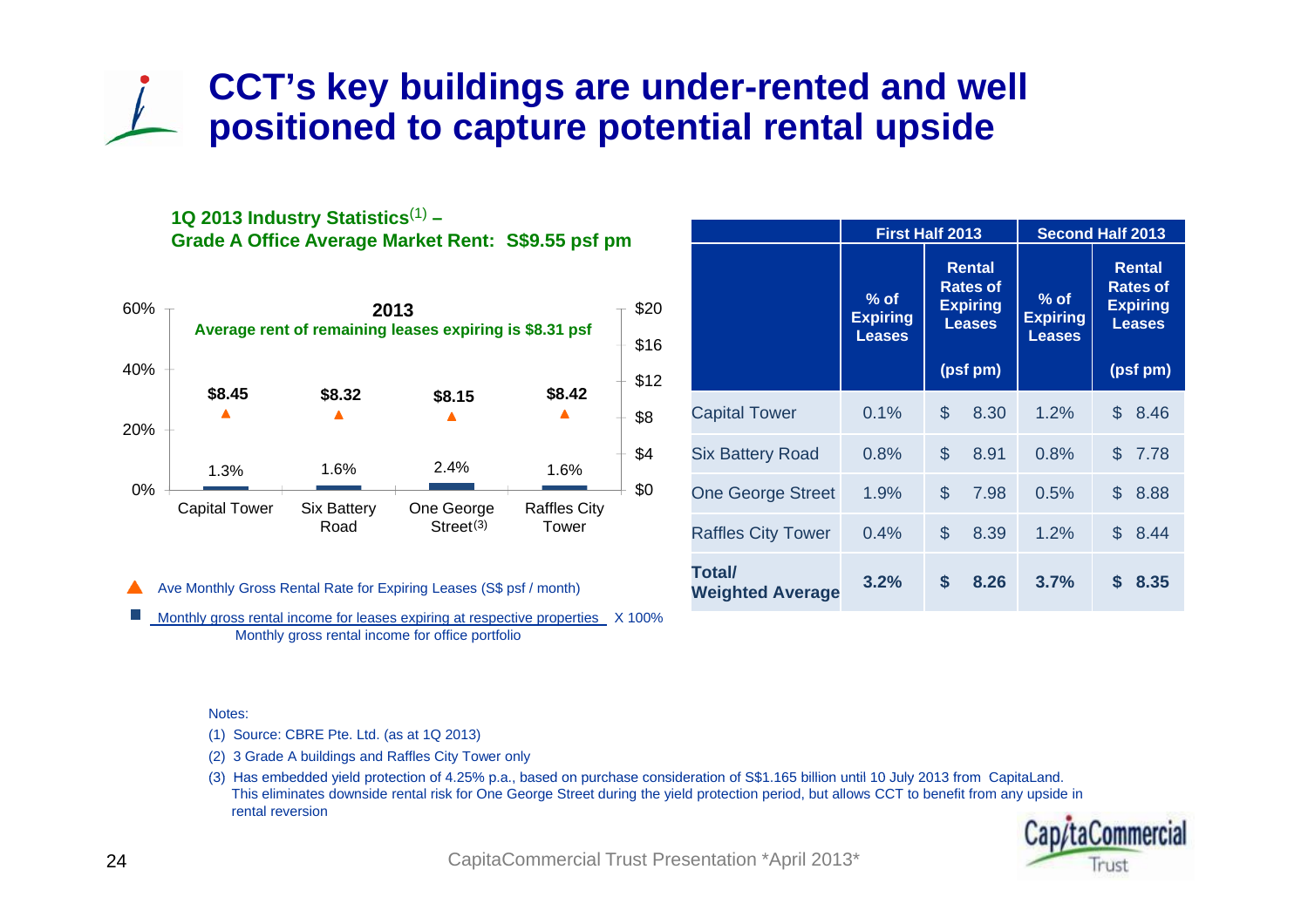# **Well positioned to capture potential rental upside**

![](_page_24_Figure_1.jpeg)

Ave Monthly Gross Rental Rate for Expiring Leases (S\$ psf/month)

Monthly gross rental income for leases expiring at respective properties X 100% Monthly gross rental income for office portfolio Ave Monthly Gross Rental Rate for Expiring Leases (S\$ psf/month)<br>Monthly gross rental income for leases expiring at respective prope<br>Monthly gross rental income for office portfolio<br>Notes:

(1) Source: CBRE Pte. Ltd. (as at 1Q 2013)

(2) 3 Grade A buildings and Raffles City Tower only

(3) Has embedded yield protection of 4.25% p.a., based on purchase consideration of S\$1.165 billion until 10 July 2013 from CapitaLand. This eliminates downside rental risk for One George Street during the yield protection period, but allows CCT to benefit from any upside in rental reversion

![](_page_24_Picture_8.jpeg)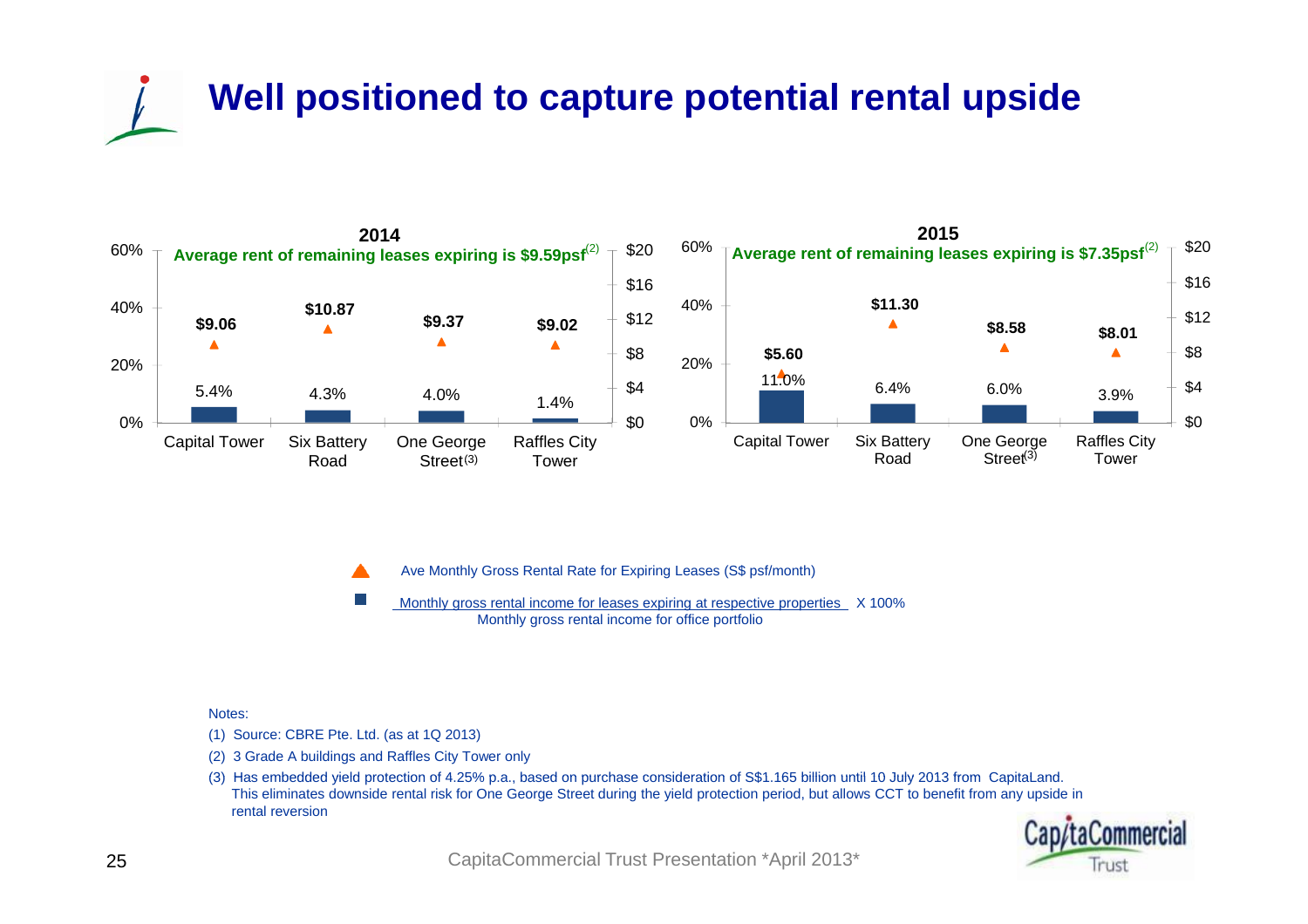## **Enhancing Value of Properties 4. of**

![](_page_25_Picture_1.jpeg)

![](_page_25_Picture_2.jpeg)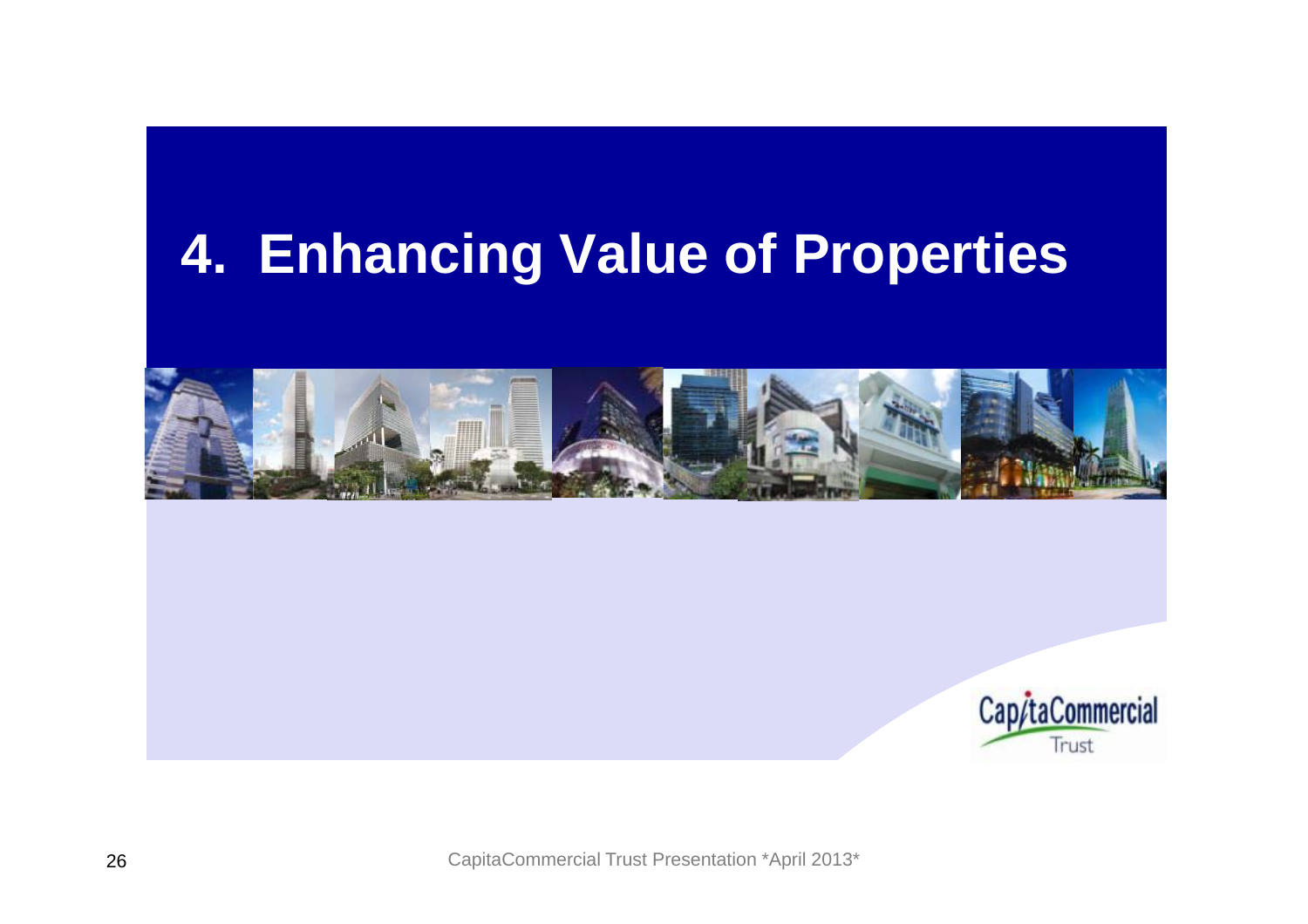## **CapitaGreen construction on track to be completed 4Q 2014**

![](_page_26_Picture_1.jpeg)

Completion of showsuite to market this Grade A office building to select prospective tenants

![](_page_26_Picture_3.jpeg)

## 138 Market Street

![](_page_26_Picture_5.jpeg)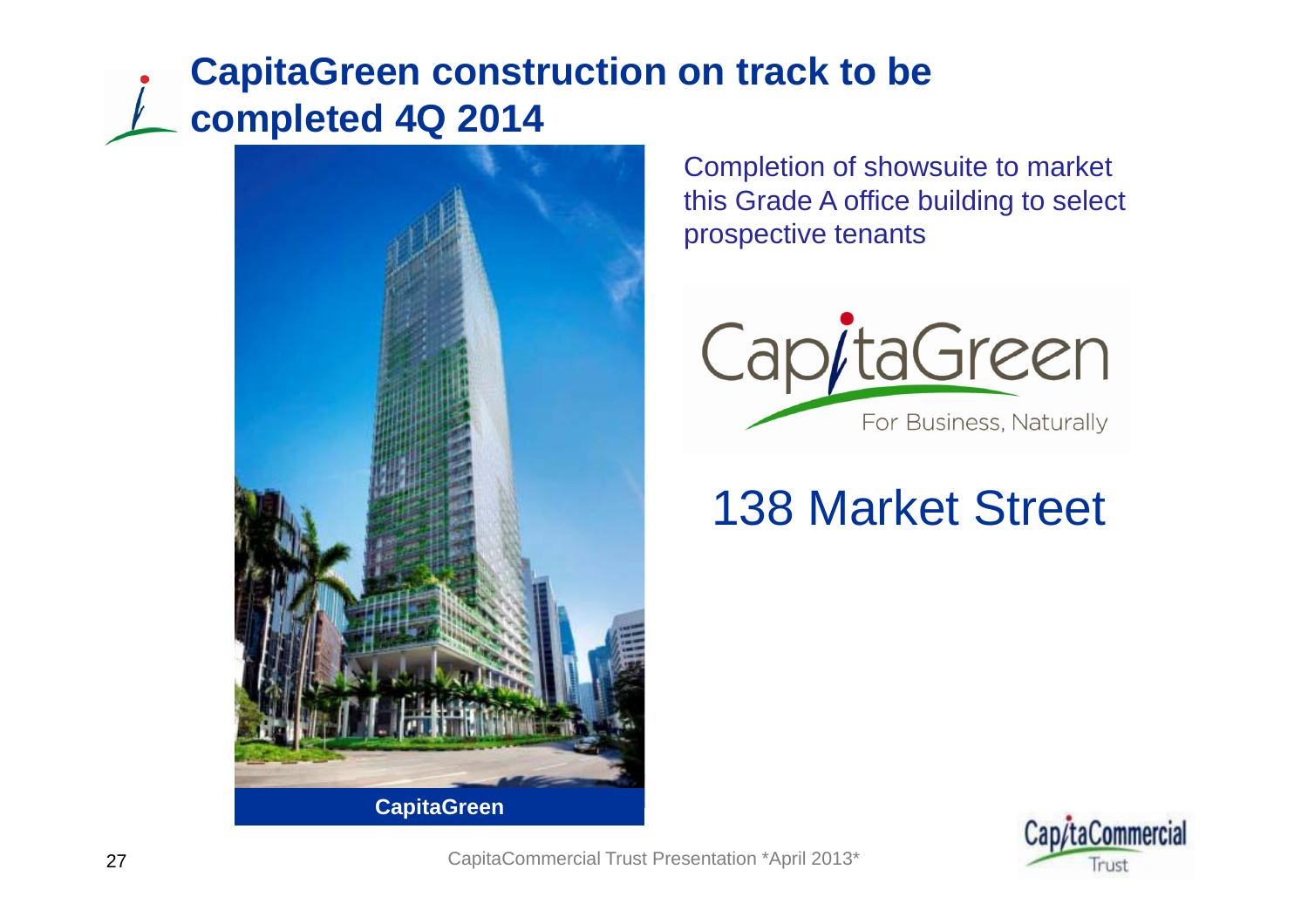# **Six Battery Road's AEI: work in progress**

### **S\$92 million AEI is on track to complete End 2013**

- $\bullet$  Committed occupancy rate as at 1Q 2013 is 93.2%, an increase from 93.0% as at 4Q 2012.
- $\bullet$  171,000 square feet of space targeted for upgrading in 2013, of which 20% was upgraded in 1Q 2013.
- $\bullet$  86% of the 171,000 square feet of space targeted for upgrading in 2013 is currently committed (includes existing leases).
- $\bullet$  Achieved actual full year (2012) energy saving of S \$558,189, equivalent to 27 % of energy consumption saving using 2009 as the base year.

![](_page_27_Picture_6.jpeg)

**Refurbished main lobb y**

![](_page_27_Picture_8.jpeg)

**Refurbished car park lift lobby** 

![](_page_27_Picture_10.jpeg)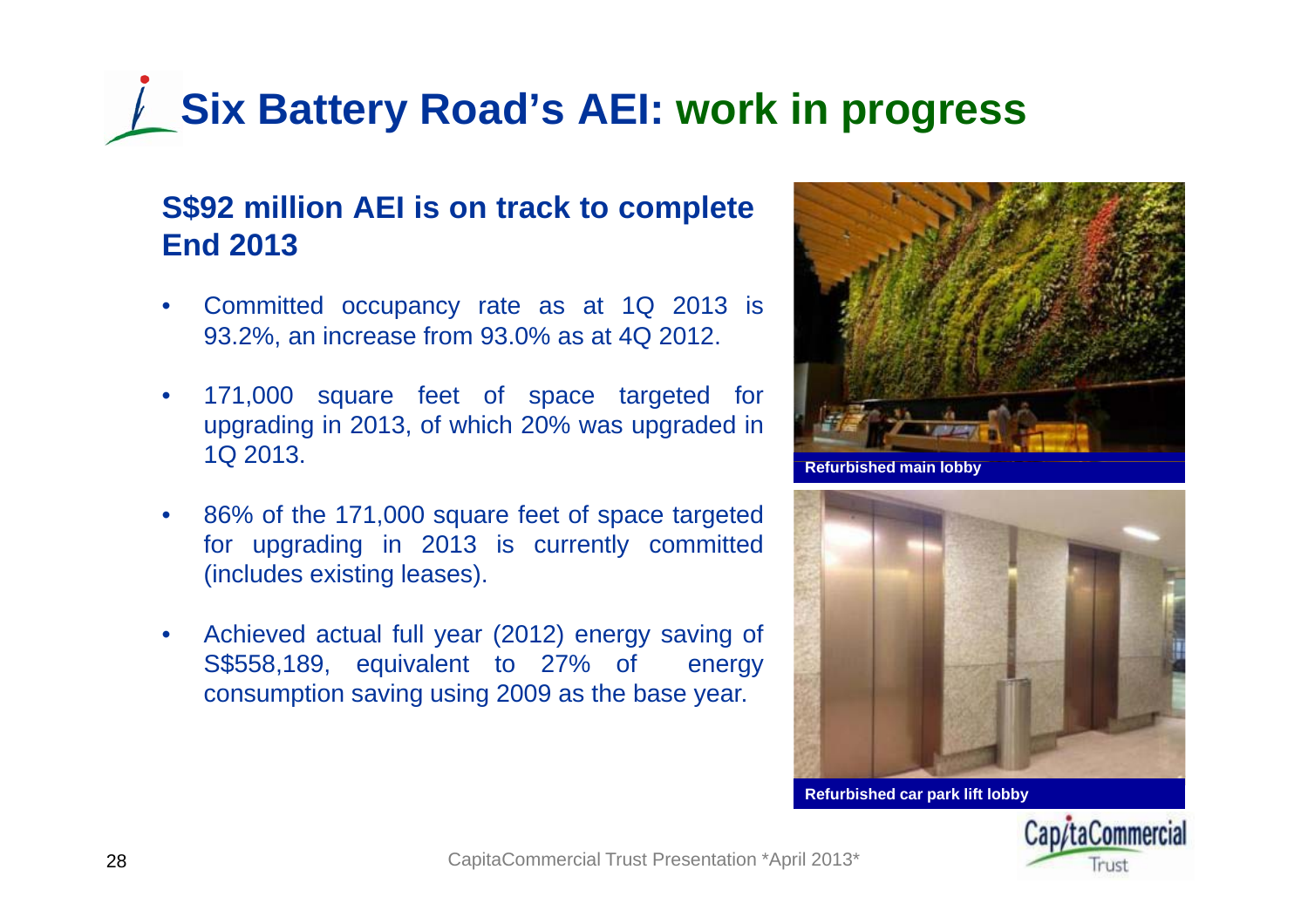## **Raffles City Tower AEI: Completed works**

\$34.7 mil Asset Enhancement Initiative to be carried out in phases till 2Q 2014 while the building remains in operation

#### **Revitalized main lobby:**

- •Spaciousness enhanced with raised feature ceiling
- •Security enhanced with turnstile installation

### **Upper lift lobbies:**

- • Phase 1 of 6 for typical lift lobbies completed (6 out of 35 floors upgraded), including
	- •Upgrading of toilet exhaust system
	- •Replacement of sprinkler pipe fittings
	- •Replacement of staircase pressurization fan

![](_page_28_Picture_10.jpeg)

![](_page_28_Picture_11.jpeg)

![](_page_28_Picture_14.jpeg)

**Revitalized main lobby with turnstiles** 

![](_page_28_Picture_16.jpeg)

**Sustainable timber used for main and upper floor lobbies' feature wall** 

![](_page_28_Picture_18.jpeg)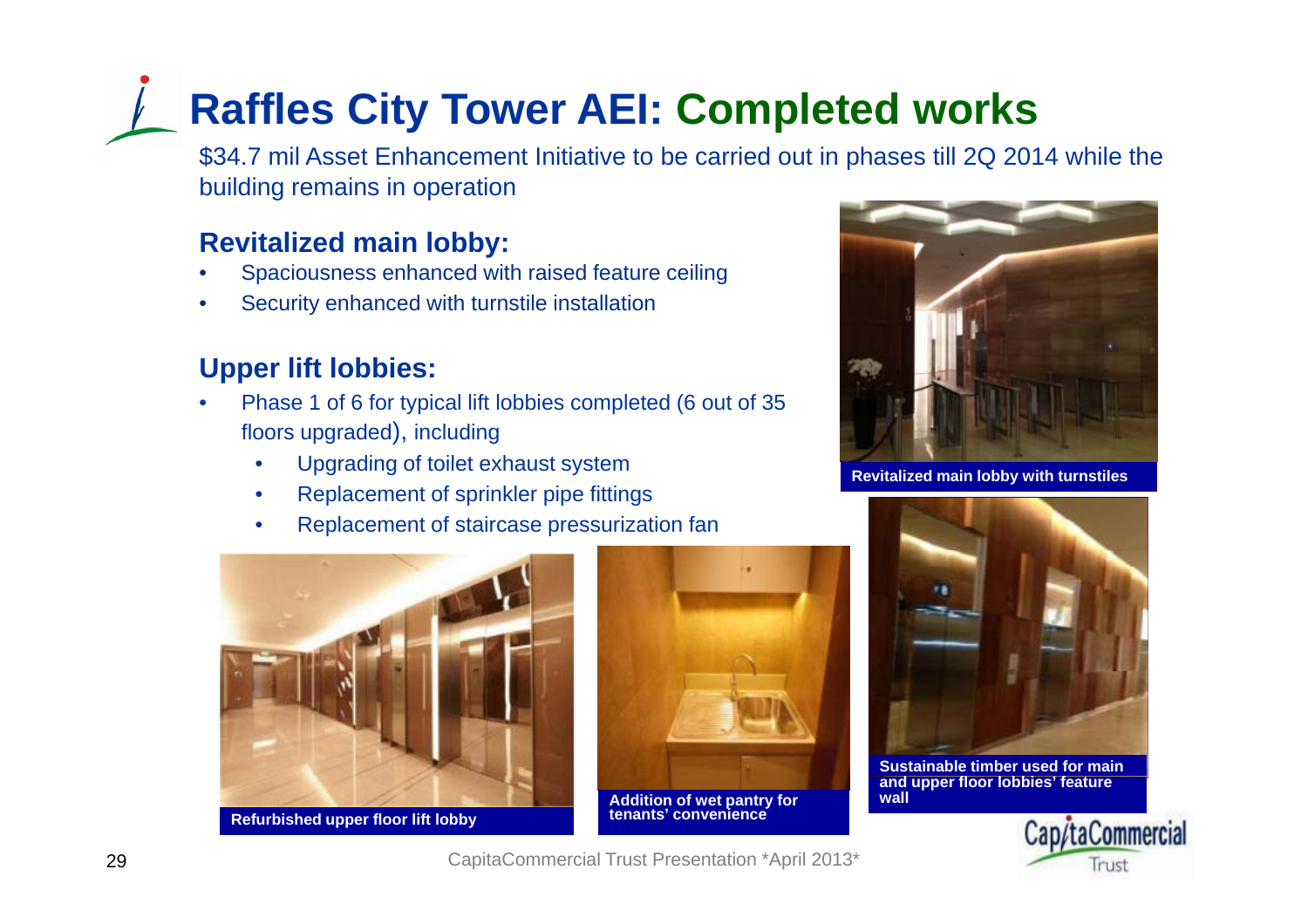## **Raffles City Tower AEI: Works to be completed by 2Q 2013 2013**

### **Canopy and Drop off area**

•• Installation of canopy, water feature and sculpture to enhance visibility of entrance

### **Main lobby**

• Self registration kiosk for convenience of repeat visitors, speeding up registration and shortening queues at concierge

### **Upper floor lift lobbies**

•• Phase 2 of 6 for typical floors (6 floors)

![](_page_29_Picture_7.jpeg)

**Distinctive canopy to enhance visibility of Raffles City Tower and improve sense of arrival**

![](_page_29_Picture_9.jpeg)

**Seamless extension of the main entrance lobby to the drop off area**

![](_page_29_Picture_11.jpeg)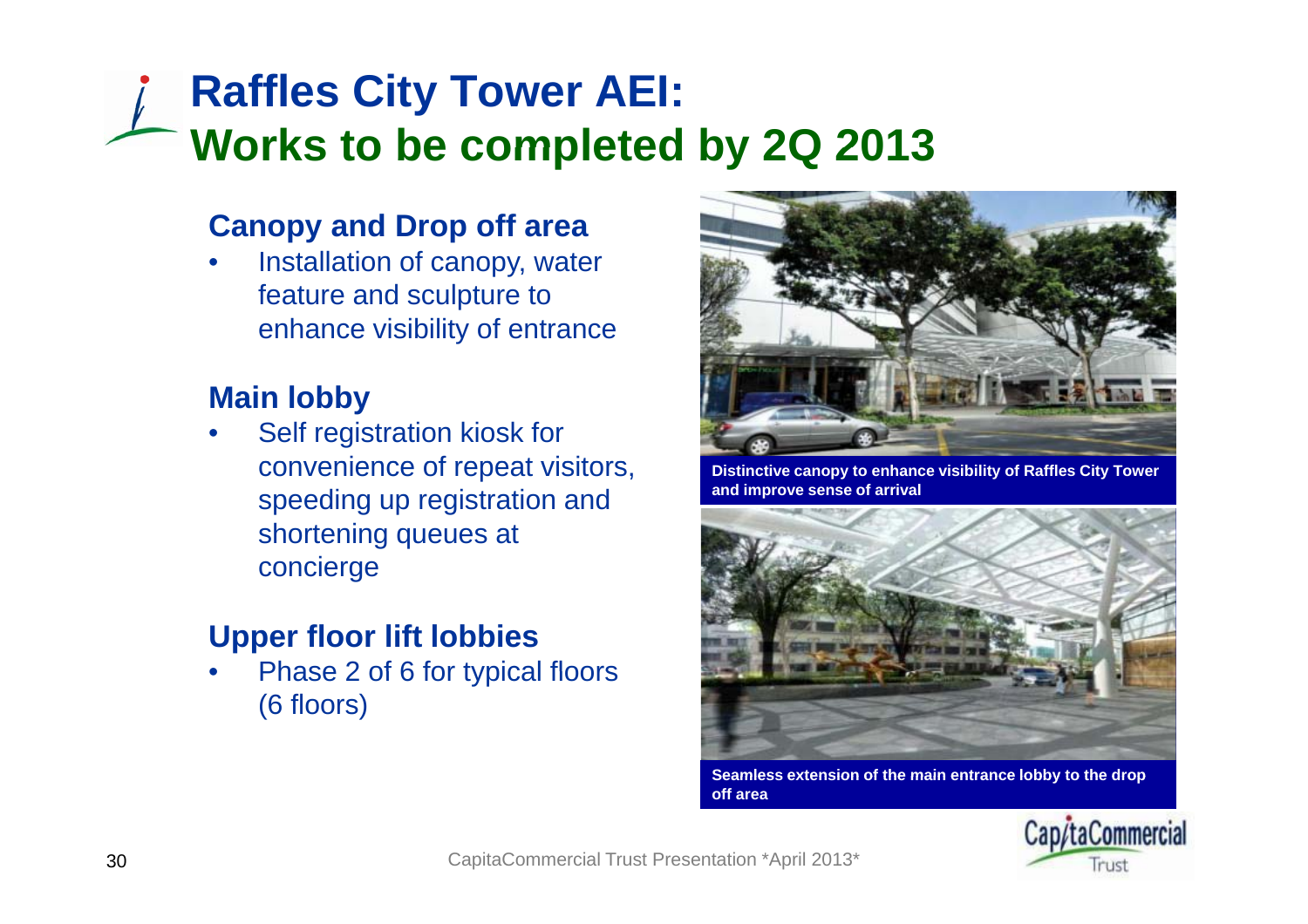## **One George Street AEI: Enhanced value by**  transforming lobby area into lettable space

- •Created additional NLA of 753 square feet
- •Leased to Starbucks which started operations in March 2013
- •Generated an area for tenants' networking and discussion
- •• Cost of work can be recovered within 1 year from the additional rent generated.

![](_page_30_Picture_5.jpeg)

![](_page_30_Picture_6.jpeg)

![](_page_30_Picture_8.jpeg)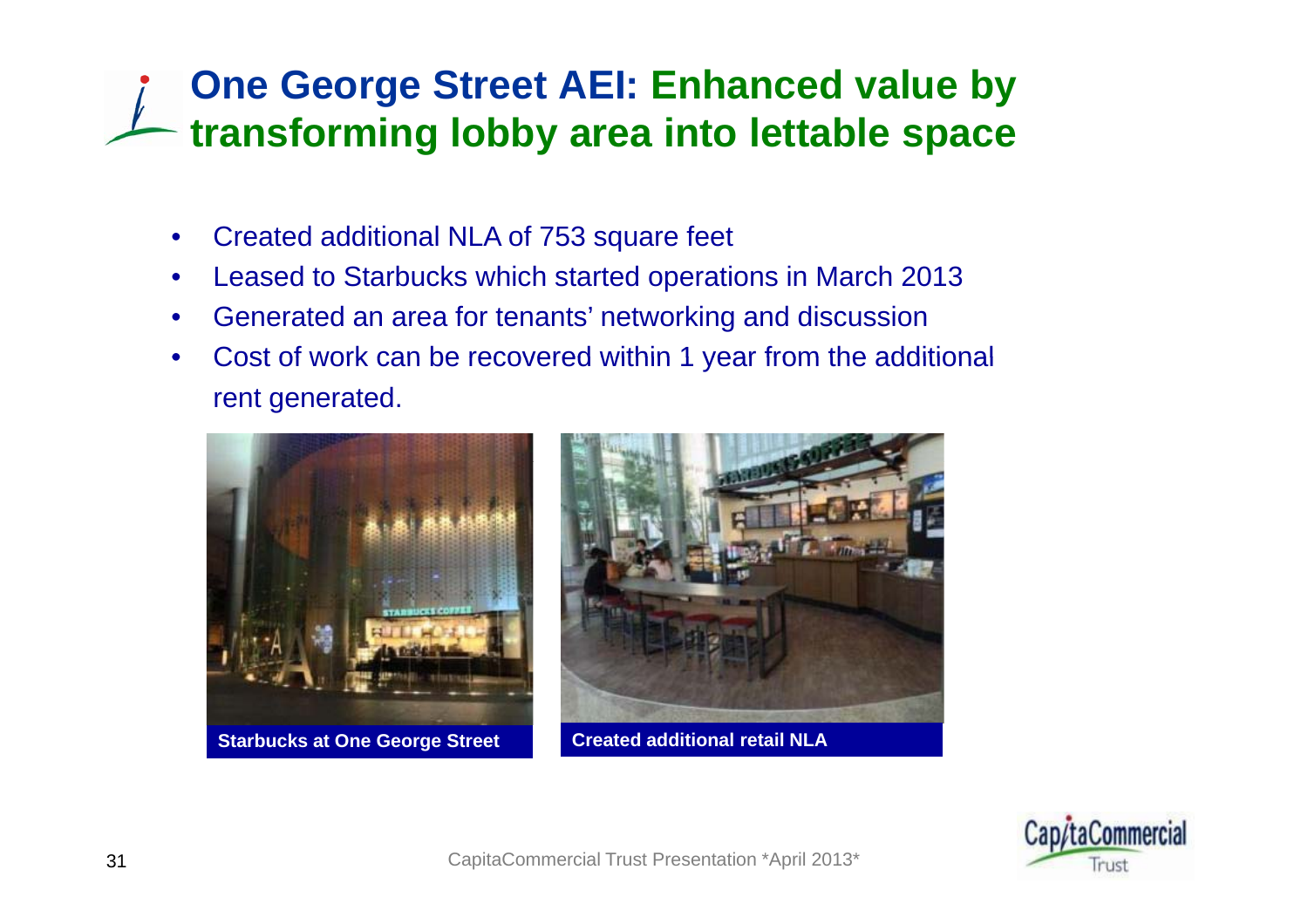## **Singapore Office Market 5.**

![](_page_31_Picture_1.jpeg)

![](_page_31_Picture_2.jpeg)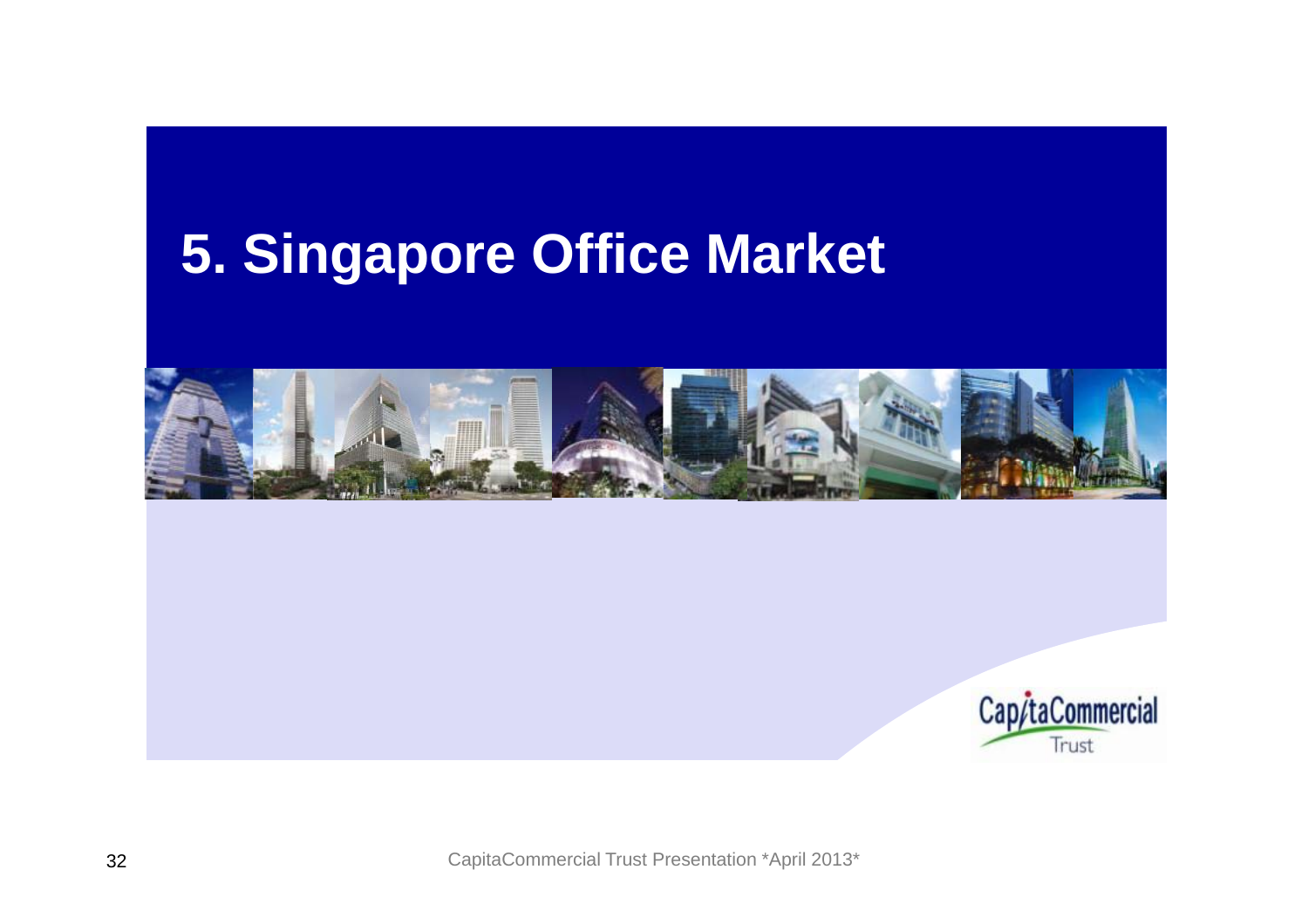### **Average annual net demand for last three years was 1.6 mil sq ft; Average new supply from 2013 to 2016 will be about 1.0 mil sq ft per year easing supply concerns**

![](_page_32_Figure_1.jpeg)

■ Net Supply ■ Net Demand Forecast Supply

| <b>Periods</b>                                       | <b>Average annual net supply</b> | Average annual net demand |
|------------------------------------------------------|----------------------------------|---------------------------|
| $1993 - 1997$ (growth phase)                         | 2.4 mil sq ft                    | 2.1 mil sq ft             |
| 1993 - 2012 (through 20-year property market cycles) | 1.2 mil sq ft                    | 1.1 mil sq ft             |
| $2013 - 2017$ & beyond                               | 1.3 mil sq ft                    | N.A.                      |

Notes:

(1) Net demand data shown is only from January to December 2012. 1Q 2013 will only be available after URA's release of statistics.

(2) Central Area comprises 'The Downtown Core', 'Orchard' and 'Rest of Central Area'

(3) Supply is calculated as net change of stock over the quarter and may include office stock removed from market due to conversions or demolitions

(4) Excludes Strata-titled Office developments

(5) Forecast supply source from CBRE Research (1Q 2013)

![](_page_32_Picture_11.jpeg)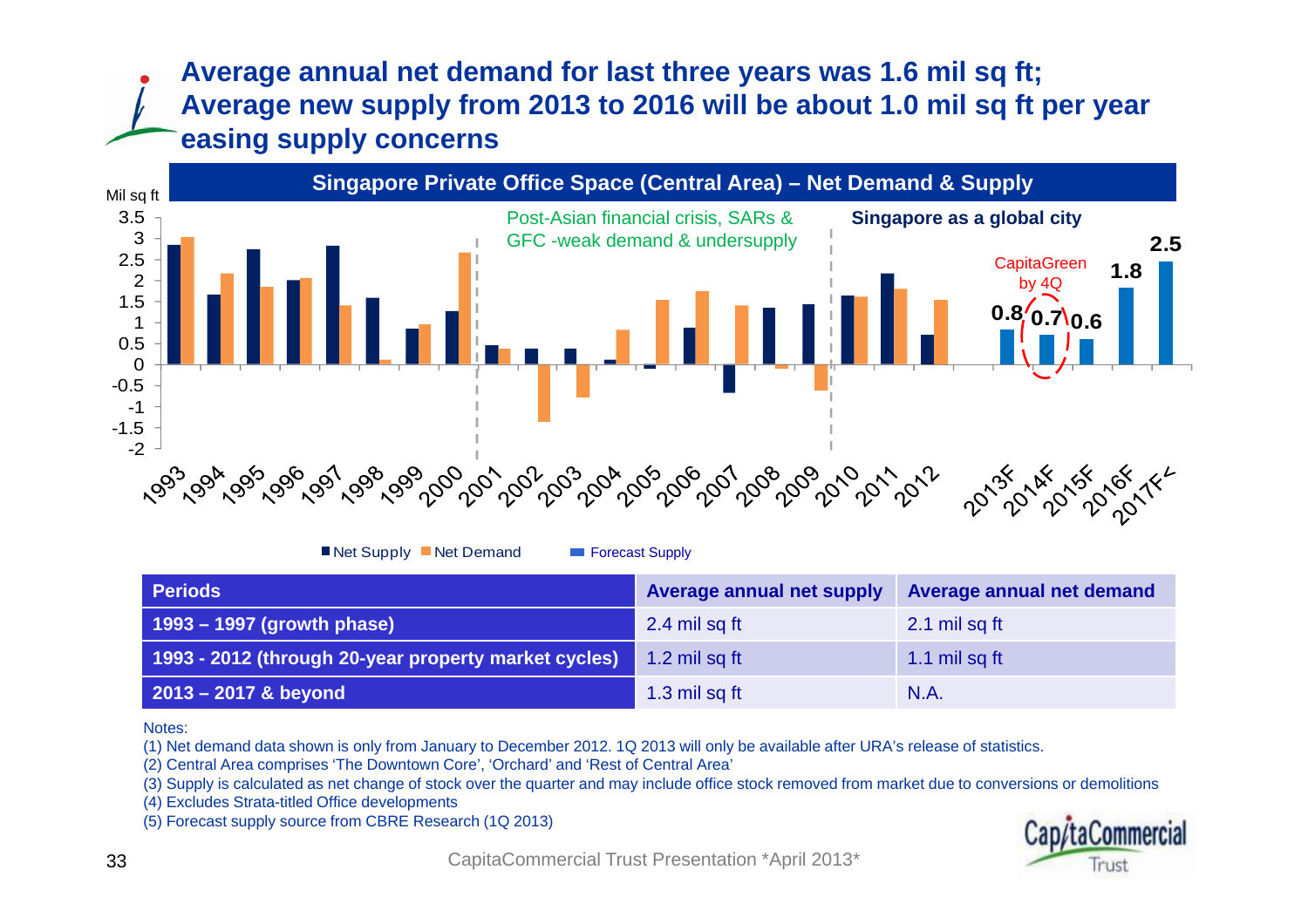## **Known Future Office Supply in Central Area (2013 – 2017<)**

| <b>Expected</b><br>completion      | <b>Proposed Office Projects</b>                                   | <b>Location</b>         | NLA (sq ft) |  |  |
|------------------------------------|-------------------------------------------------------------------|-------------------------|-------------|--|--|
| 3Q2013                             | Asia Square Tower 2 (11% pre-committed)                           | <b>Marina Bay</b>       | 782,280     |  |  |
| 3Q2013                             | <b>Orchard Gateway (Office Component)</b>                         | <b>Orchard Road</b>     | 37,350      |  |  |
|                                    |                                                                   | <b>Subtotal (2013):</b> | 819,630     |  |  |
| 4Q2014                             | CapitaGreen                                                       | <b>Raffles Place</b>    | 700,000     |  |  |
|                                    |                                                                   | <b>Subtotal (2014):</b> | 700,000     |  |  |
| 2015                               | South Beach Development                                           | <b>City Hall</b>        | 505,740     |  |  |
| 2015                               | EON Shenton (Redevelopment of Marina House) (Strata Office)       | <b>Shenton Way</b>      | 101,045     |  |  |
|                                    |                                                                   | <b>Subtotal (2015):</b> | 606,785     |  |  |
| 102016                             | <b>SBF Centre (Strata Office)</b>                                 | <b>Shenton Way</b>      | 353,480     |  |  |
| 2016                               | V on Shenton (Former UIC Building at 5 Shenton Way)               | <b>Shenton Way</b>      | 290,000     |  |  |
| 2016                               | <b>Oxley Tower (Strata Office)</b>                                | <b>Robinson Road</b>    | 111,710     |  |  |
| 2016                               | Peck Seah Street / Choon Guan Street                              | <b>Tanjong Pagar</b>    | 850,000     |  |  |
| 2016                               | Redevelopment of International Factors Building & Robinson Towers | <b>Shenton Way</b>      | 215,280     |  |  |
|                                    |                                                                   | <b>Subtotal (2016):</b> | 1,820,470   |  |  |
| 2017                               | <b>Marina One</b>                                                 | <b>Marina Bay</b>       | 1,880,000   |  |  |
| 2017                               | <b>Duo</b>                                                        | <b>City Hall</b>        | 570,000     |  |  |
|                                    |                                                                   | <b>Subtotal (2017):</b> | 2,450,000   |  |  |
| TOTAL FORECAST SUPPLY (2013-2017<) |                                                                   |                         |             |  |  |
|                                    | Total forecast supply excluding strata offices                    |                         | 5,830,650   |  |  |

*Source: CBRE Research (1Q2013 preliminary figures)*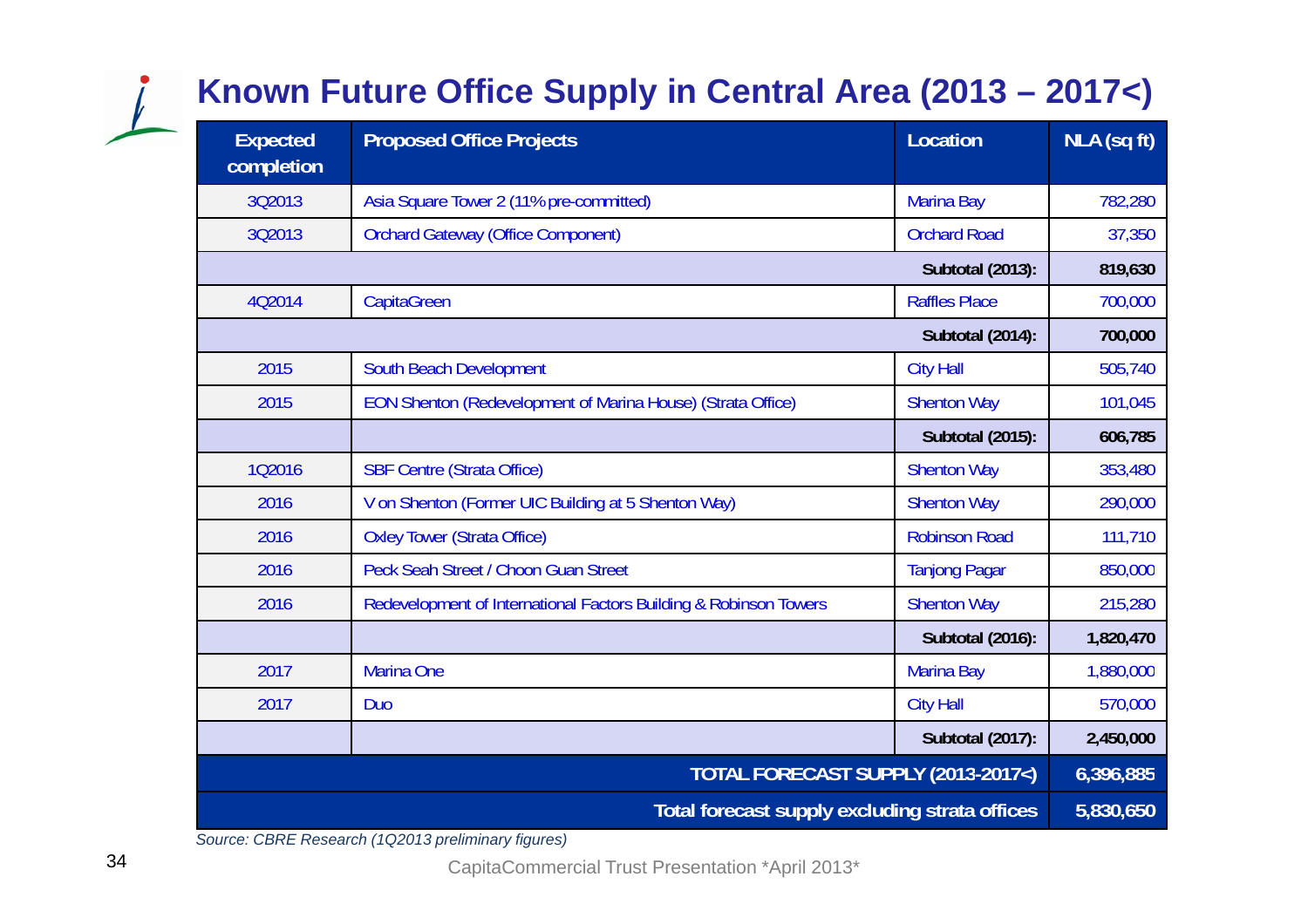## **Rate of office market rent decline is stabilising**

![](_page_34_Figure_1.jpeg)

CapitaCommercial Trust Presentation \*April 2013\*

Trust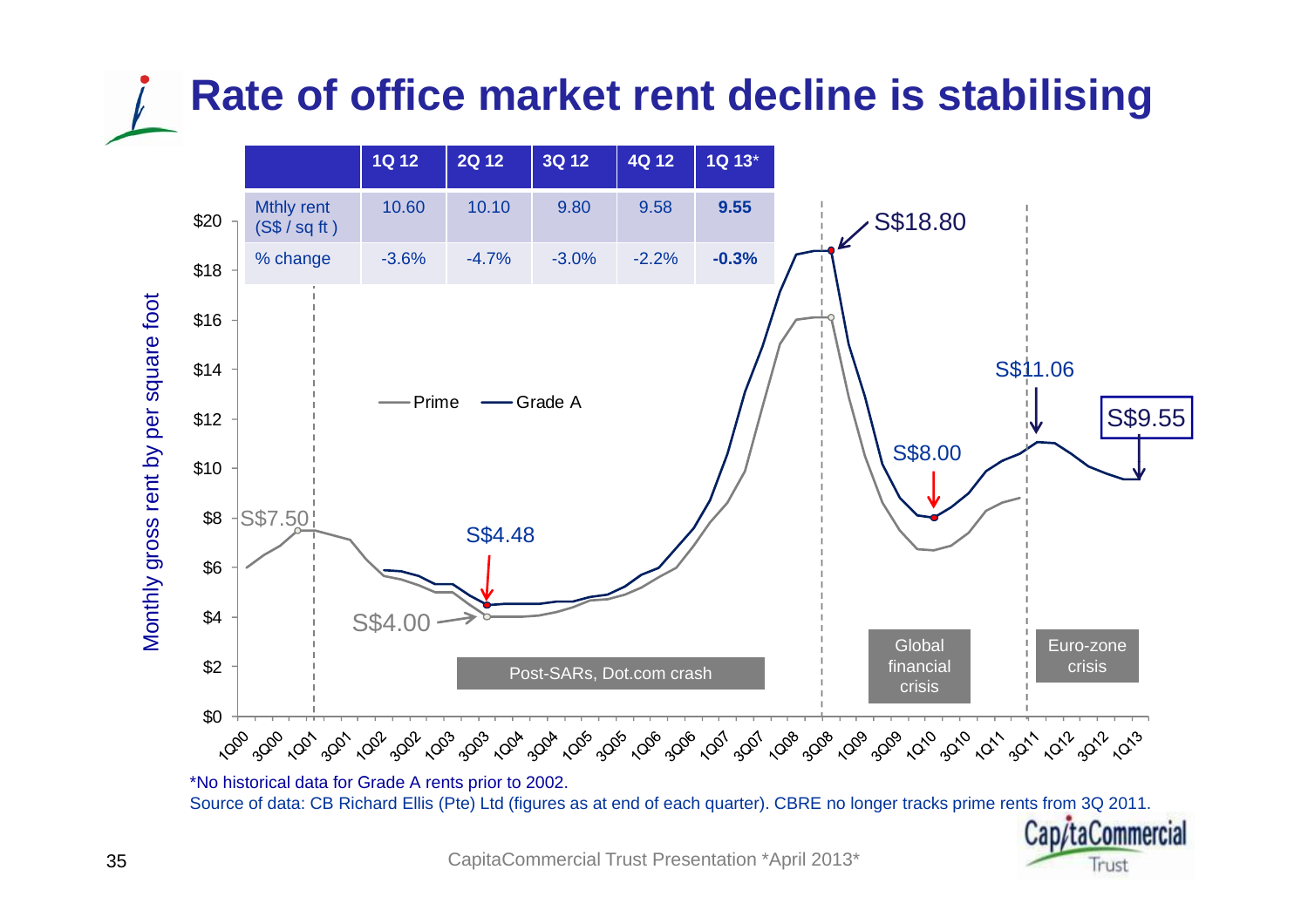![](_page_35_Picture_0.jpeg)

![](_page_35_Picture_1.jpeg)

![](_page_35_Picture_2.jpeg)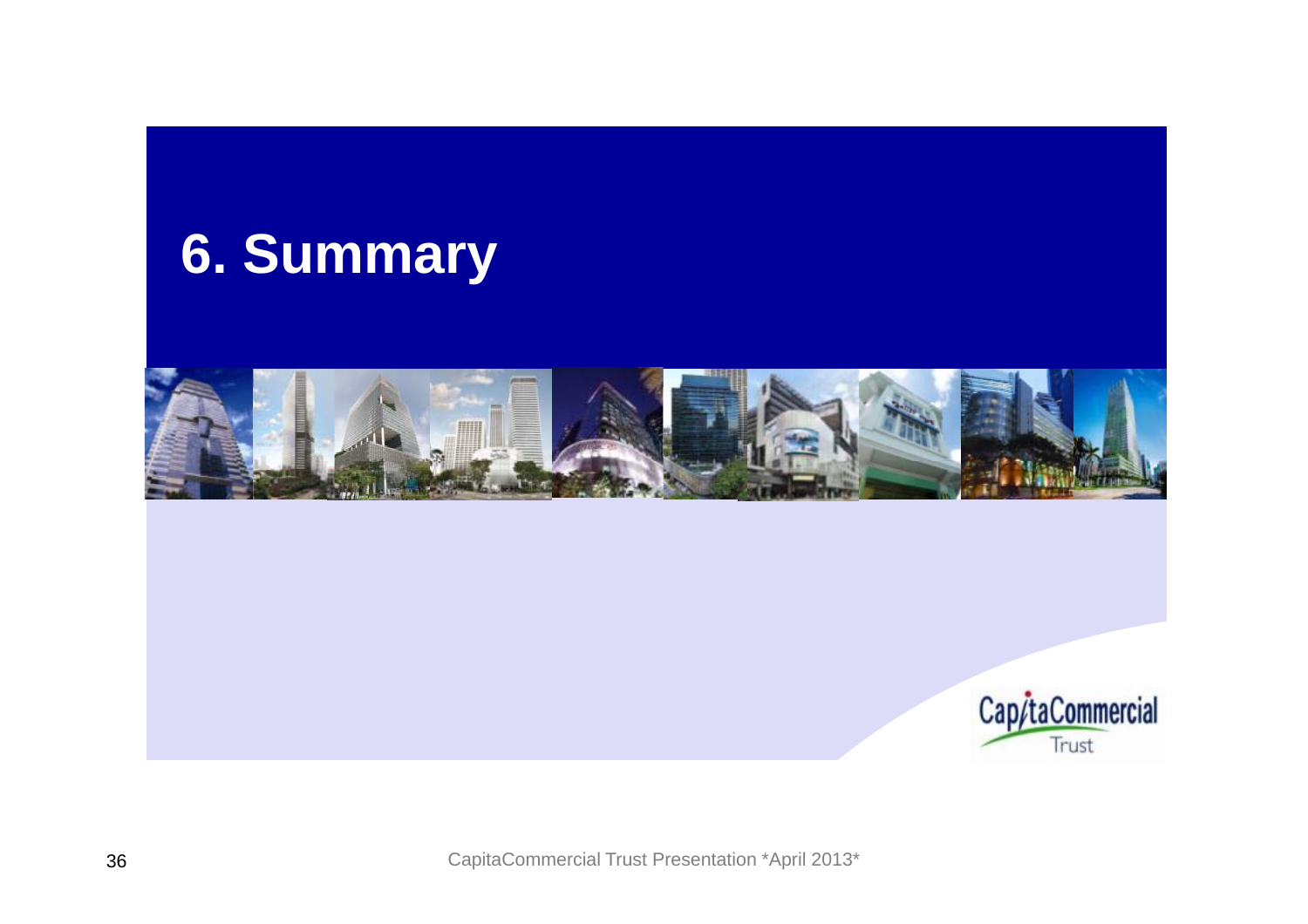# **Attractive yield compared to other investments(1)**

![](_page_36_Figure_1.jpeg)

#### Notes:

- (1) All information as at 31 March 2013. Sources: Bloomberg, Monetary Authority of Singapore, Central Provident Fund, Singapore Government Securities
- (2) CCT's distribution yield is based on annualised 1Q 2013 DPU of 7.95 cts over closing price of S\$1.585 on 31 March 2013
- (3) CCT portfolio property yield based on annualised 1Q 2013 net property income and December 2012 valuation

![](_page_36_Picture_6.jpeg)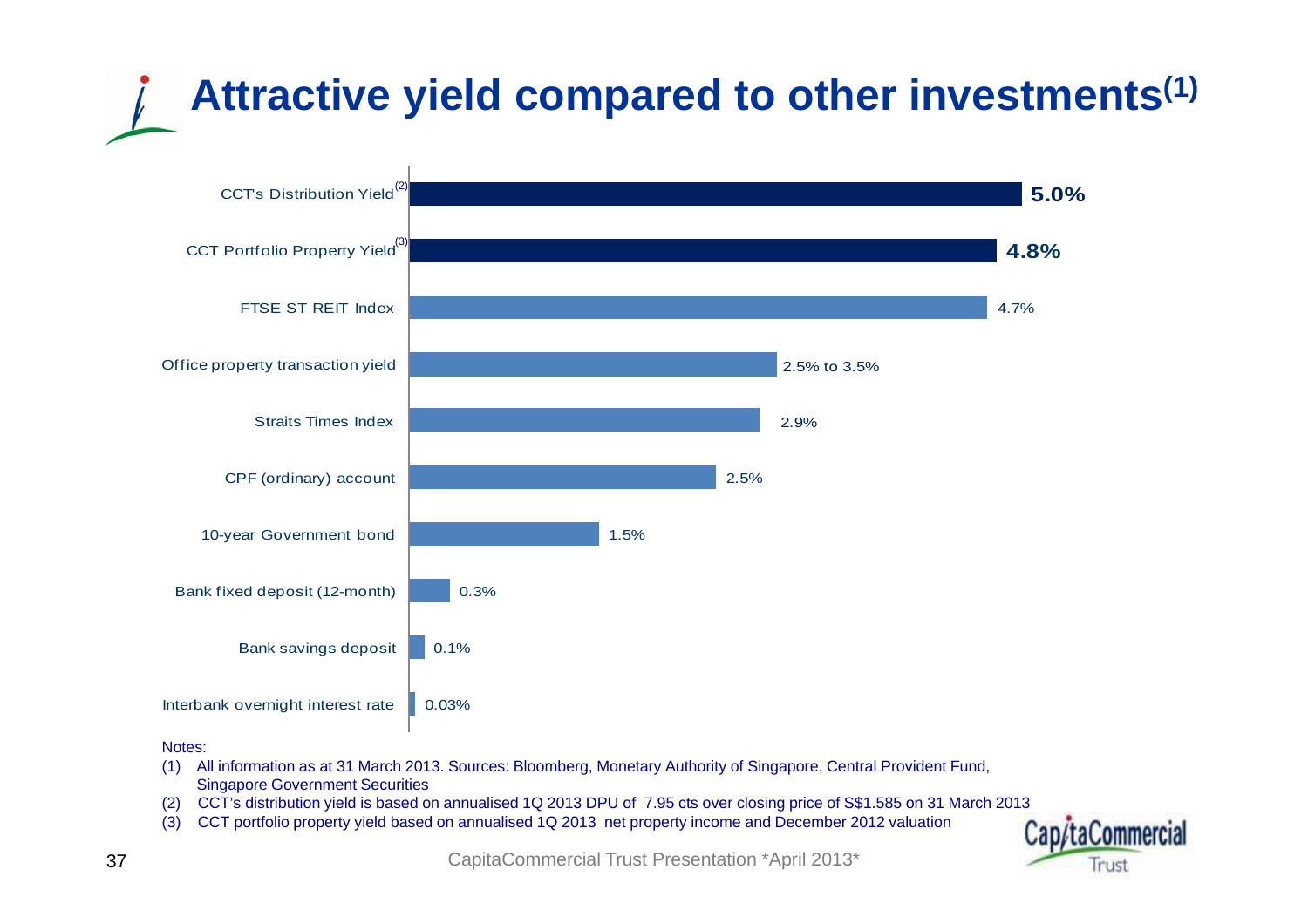![](_page_37_Figure_0.jpeg)

### Other growth drivers in 2013

- Full year income contribution from Twenty Anson and HSBC Building
- Six Battery Road's asset enhancement initiative to complete in 2013
- $\bullet\,$  Positive rent reversions expected FUSILIVE TETIL TEVETSIONS EXPECTED<br>
From properties<br>
HSBC renewed lease for 7<br>
years at double rent

![](_page_37_Picture_5.jpeg)

## Risks

- One George Street's yield protection expiring in July 2013
- Office demand susceptible to economic conditions

![](_page_37_Picture_10.jpeg)

One George Street

![](_page_37_Picture_12.jpeg)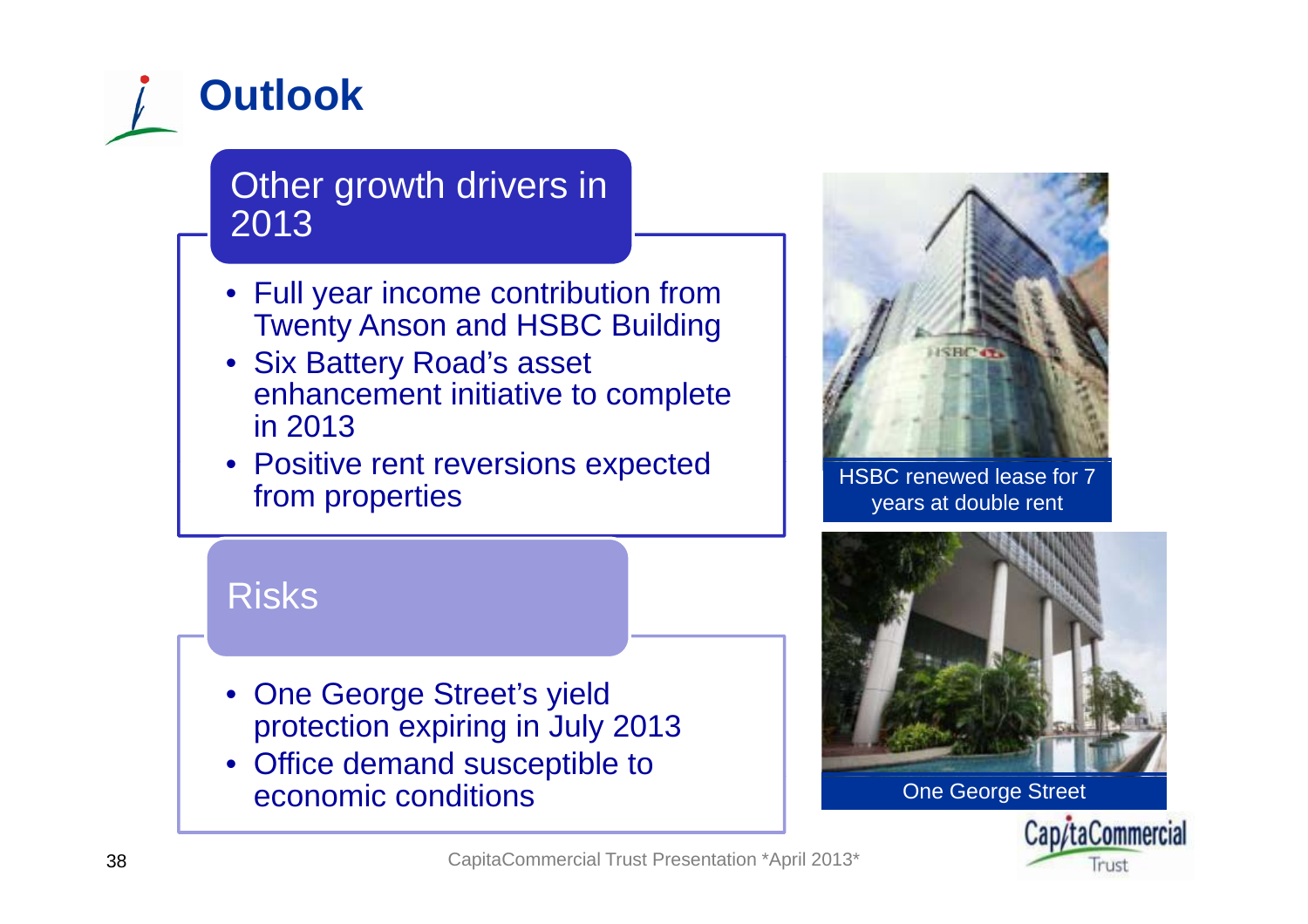## **Supplementary Information 7.**

![](_page_38_Picture_1.jpeg)

![](_page_38_Picture_2.jpeg)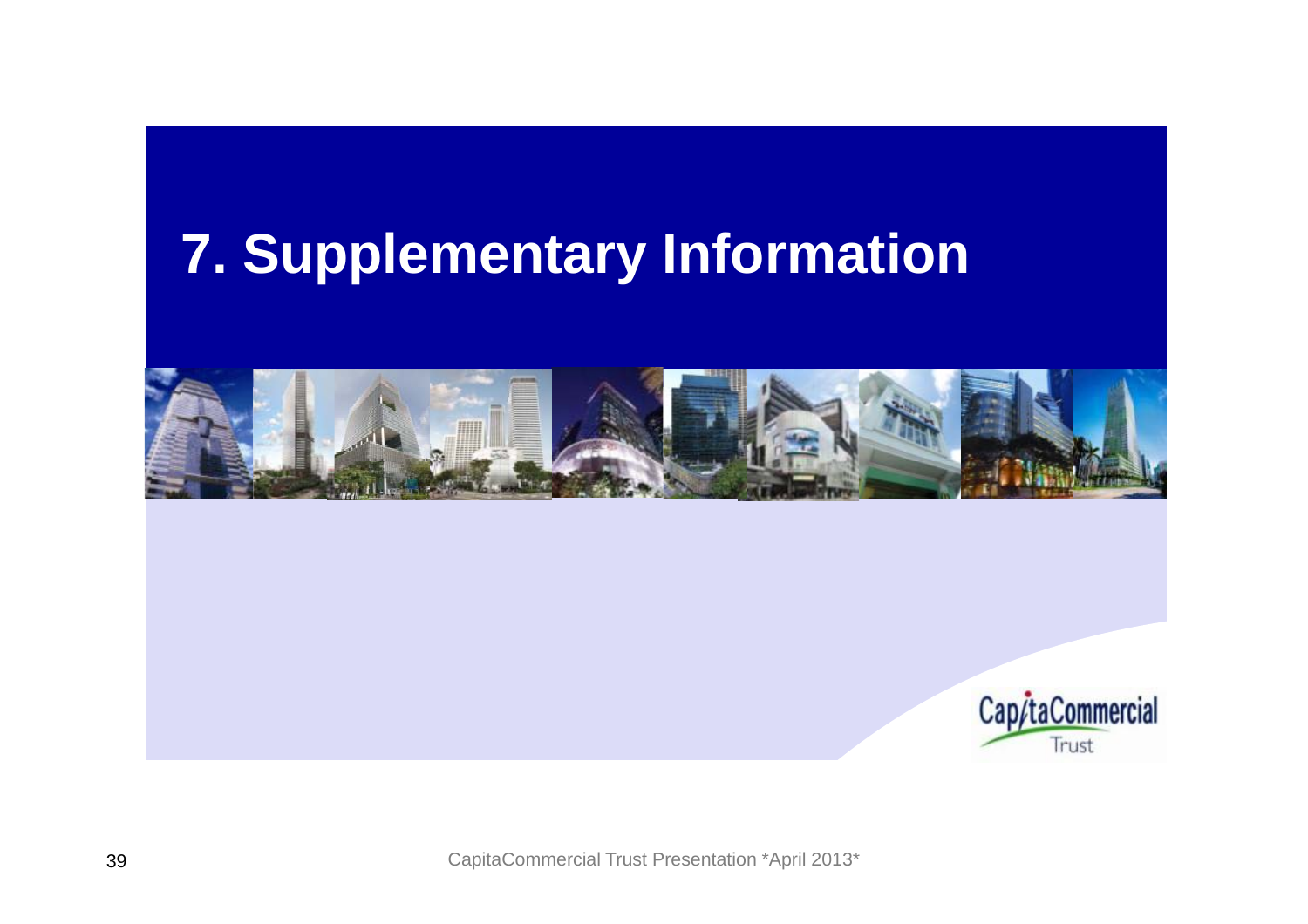### **Portfolio committed occupancy rate(1) consistently above 90%**

Decline in CCT's 1Q 2013 occupancy due to Cisco's relocation from Capital **Tower; For Golden Shoe Car Park, a unit was taken out for upgrading resulting in lower occupancy**

|                                           | 2004  | 2005  | 2006 | 2007 | 2008              | 2009 | 2010        | 2011         | 2012         | <b>1Q 2013</b> |
|-------------------------------------------|-------|-------|------|------|-------------------|------|-------------|--------------|--------------|----------------|
| <b>Capital Tower</b>                      | 94.5  | 100   | 100  | 100  | 99.9              | 99.9 | 99.9        | 100.0        | 100.0        | 90.3           |
| <b>Six Battery Road</b>                   | 97.5  | 99.5  | 100  | 99.9 | 98.6              | 99.2 | 99.7        | $85.4^{(2)}$ | $93.0^{(2)}$ | $93.2^{(2)}$   |
| <b>Bugis Village</b>                      | 92.9  | 92.1  | 95.3 | 99.1 | 96.6              | 93.8 | 93.4        | 98.8         | 97.1         | 100.0          |
| <b>Golden Shoe Car Park</b>               | 100.0 | 85.4  | 98   | 96.4 | 100               | 100  | 95.2        | 100.0        | 100.0        | 93.8           |
| <b>HSBC Building</b>                      |       | 100.0 |      |      | 100.0 100.0 100.0 |      | 100.0 100.0 | 100.0        | 100.0        | 100.0          |
| Raffles City (60% interest)               |       |       | 99.5 | 99.3 | 99.9              | 99.3 | 99.1        | 98.9         | 100.0        | 99.8           |
| Wilkie Edge <sup>(3)</sup>                |       |       |      |      | 52.5              | 77.9 | 98.4        | 98.4         | 93.9         | 99.1           |
| <b>One George Street</b>                  |       |       |      |      | 100               | 96.3 | 100         | 93.3         | 92.5         | 94.4           |
| CapitaGreen (40% interest) <sup>(4)</sup> |       |       |      |      |                   |      |             | <b>NA</b>    | <b>NA</b>    | <b>NA</b>      |
| <b>Twenty Anson</b>                       |       |       |      |      |                   |      |             |              | 100.0        | 100.0          |
| <b>Portfolio Occupancy</b>                | 95.2  | 99.1  | 99.6 | 99.6 | 96.2              | 94.8 | 99.3        | 95.8         | 97.2         | 95.3           |

#### Notes:

(1) For years 2004 to 2009, portfolio occupancy rate includes Starhub Centre and Robinson Point which were divested in 2010

- (2) Six Battery Road is currently under upgrading expected to be completed in end-2013
- (3) Wilkie Edge is a property legally completed in December 2008

(4) CapitaGreen is the Grade A office tower under development on the former site of Market Street Car Park. Development expected to be completed in 4Q 2014

![](_page_39_Picture_8.jpeg)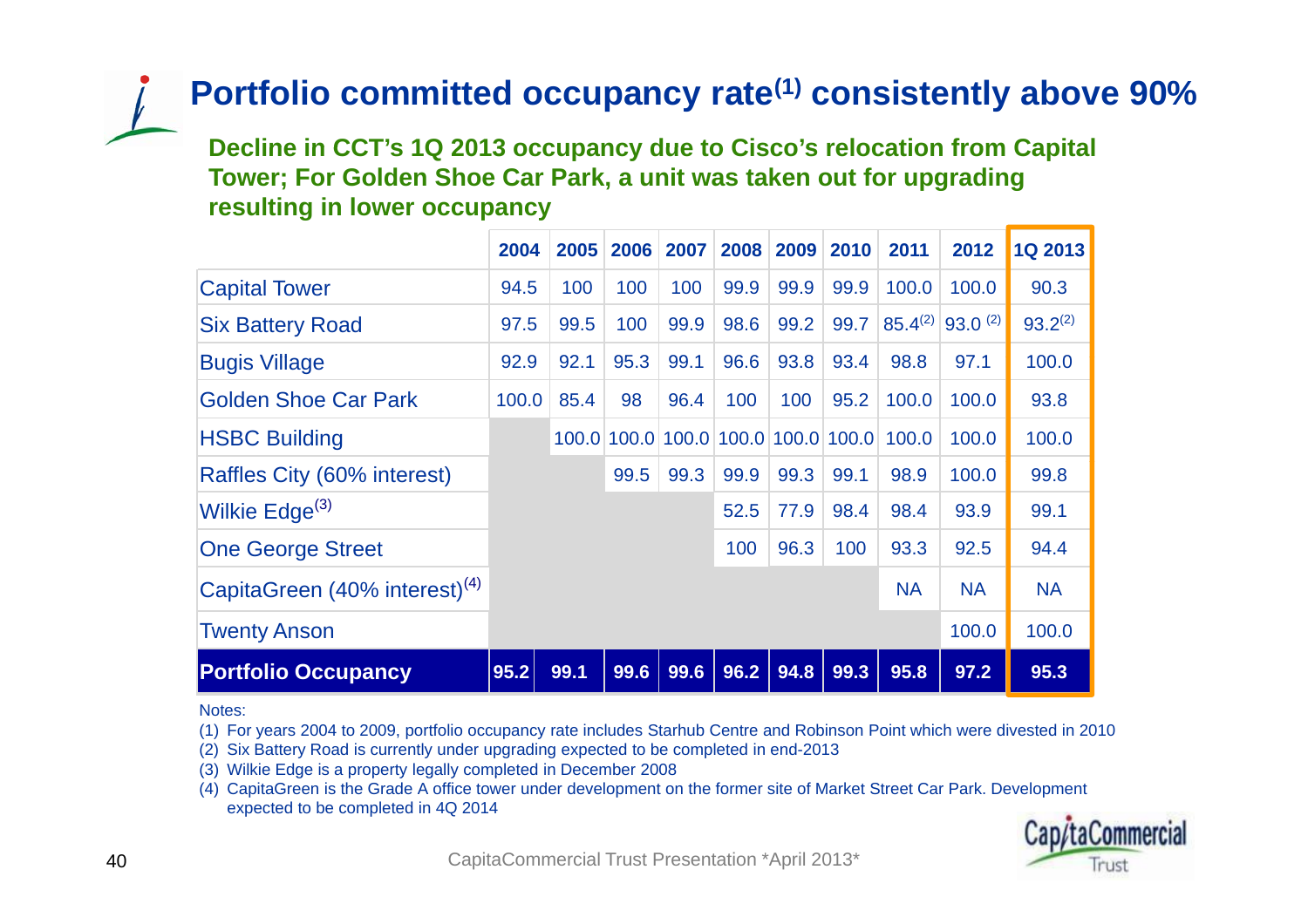**1Q 2013 gross revenue increased 9.7% due to higher revenue contribution from all properties, except for Capital Tower**

![](_page_40_Figure_1.jpeg)

![](_page_40_Picture_2.jpeg)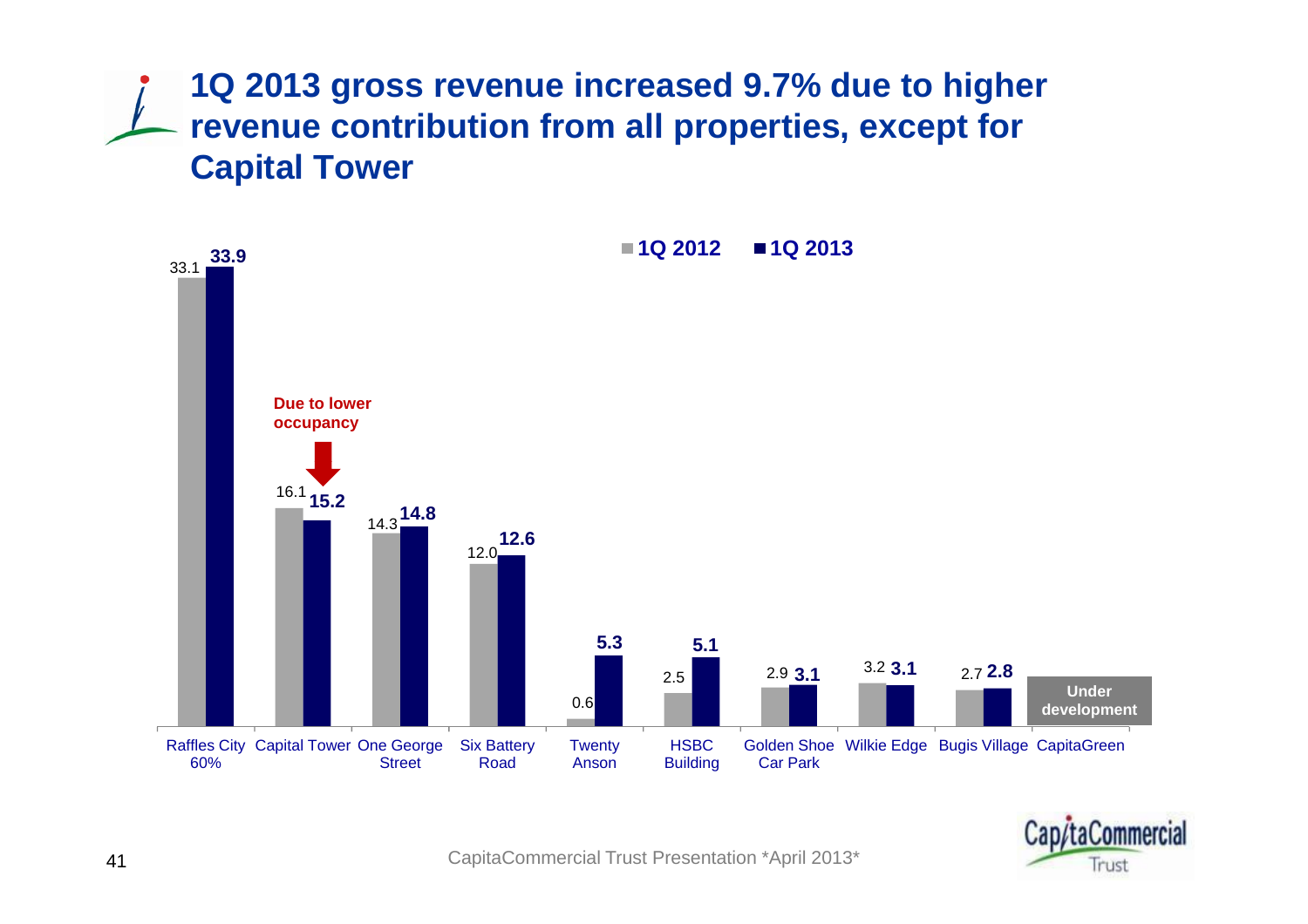![](_page_41_Picture_0.jpeg)

![](_page_41_Figure_1.jpeg)

**1Q 2012 1Q 2013**

![](_page_41_Picture_3.jpeg)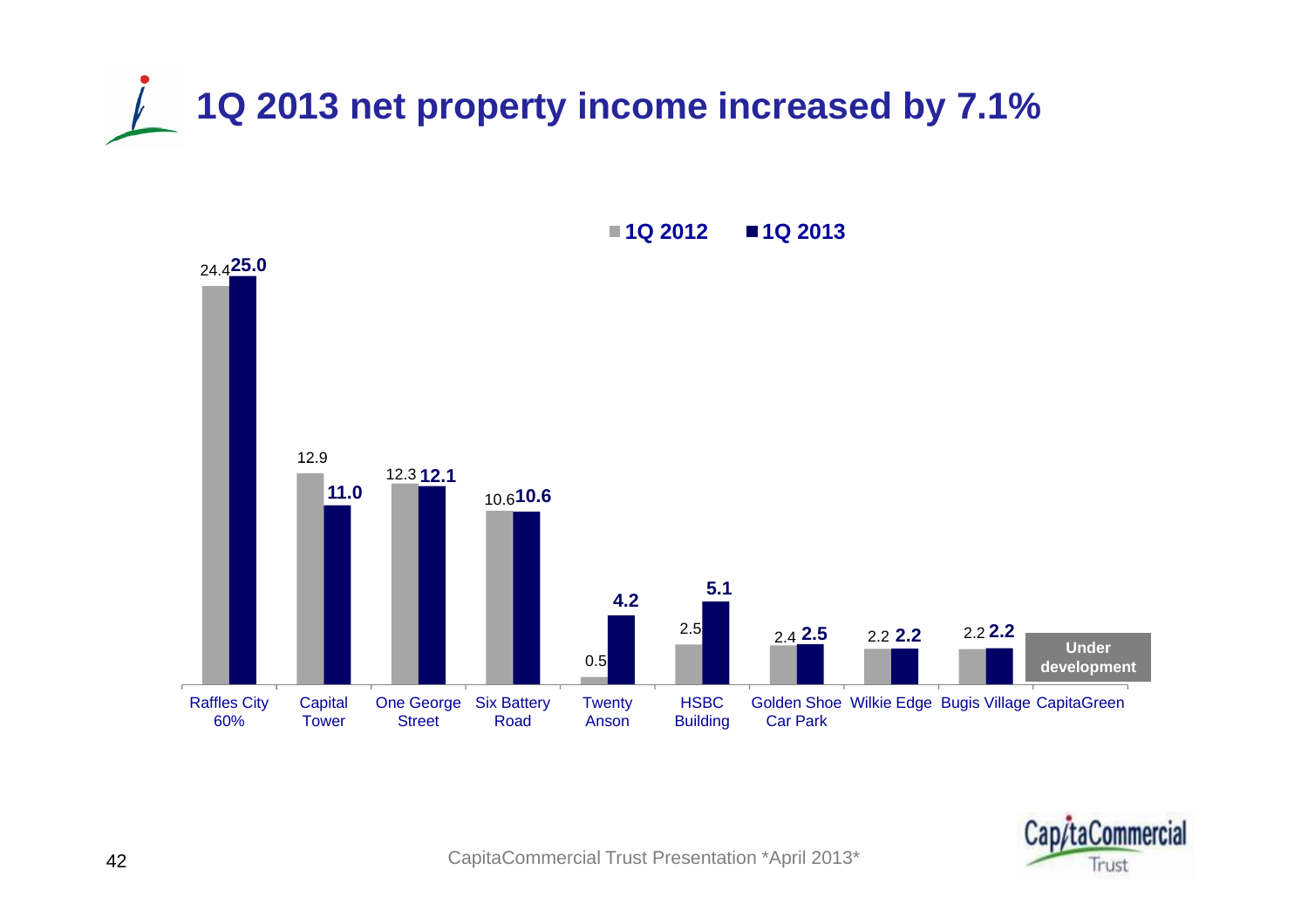## **Singapore's First Listed Commercial REIT**

| Listing                                                            | May 2004 on Singapore Exchange Securities Trading Limited                                                                                                                           |
|--------------------------------------------------------------------|-------------------------------------------------------------------------------------------------------------------------------------------------------------------------------------|
| <b>Portfolio</b><br>- Singapore                                    | 10 quality commercial assets in the Central Area of Singapore<br>Total net lettable area of about 3 million sq ft<br>Total number of tenants – About 550 (office, retail and hotel) |
| <b>Investments</b><br>- Malaysia<br>(less than 1% of total assets) | 30% stake in Quill Capita Trust who owns 10 commercial<br>properties in Kuala Lumpur, Cyberjaya and Penang                                                                          |
| <b>Total assets</b>                                                | S\$6.95 billion (US\$5.6 billion)<br>(as at 31 March 2013)                                                                                                                          |
| <b>Market cap</b>                                                  | S\$4.85 billion (US\$4.0 billion)<br>Based on CCT's closing price of S\$1.705 on 18 April 2013 and total units on issue 2,845,051,000                                               |
| Sponsor                                                            | CapitaLand Group: About 32%                                                                                                                                                         |

![](_page_42_Picture_2.jpeg)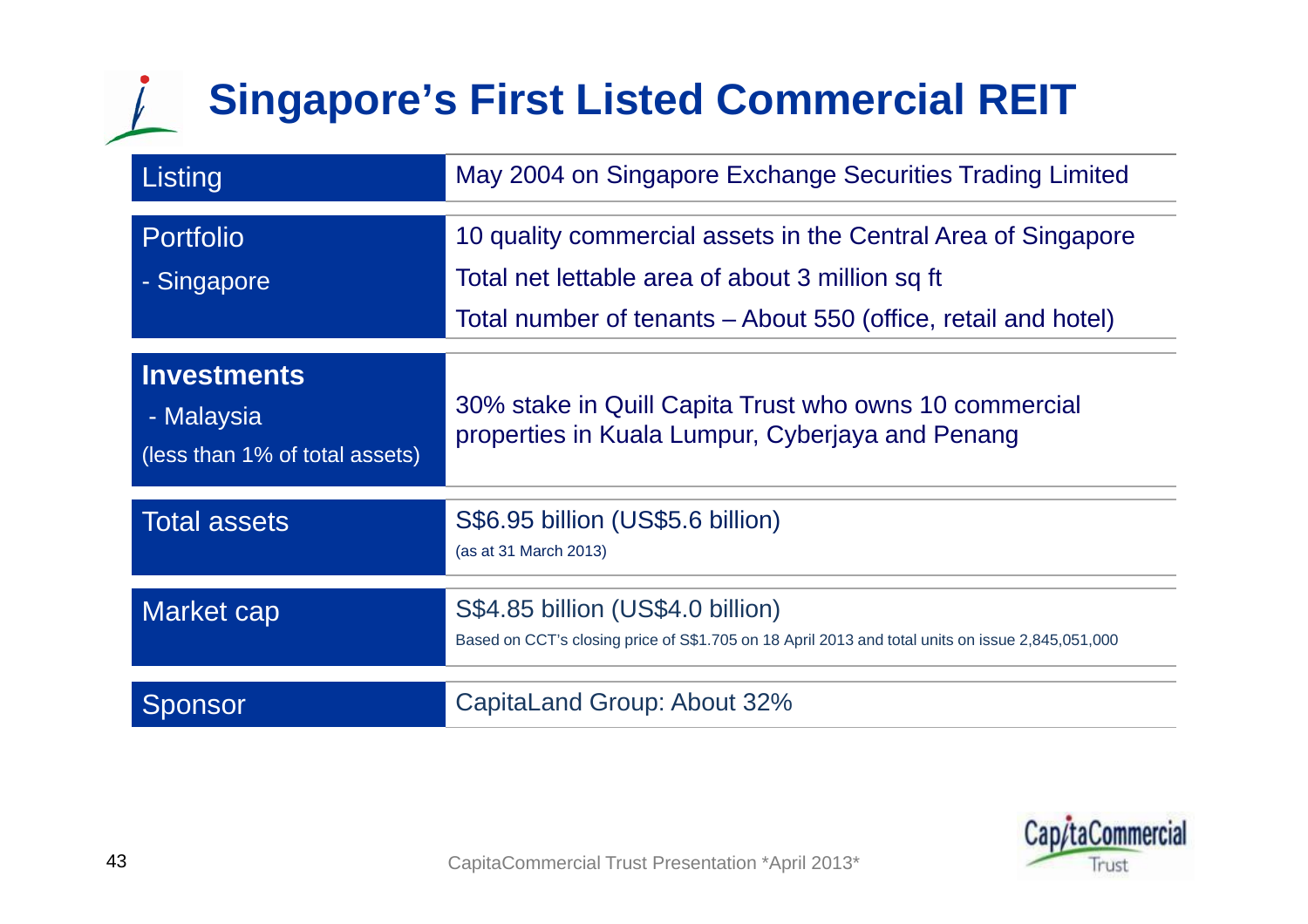## **Owns 10 centrally-located quality commercial properties**

![](_page_43_Picture_1.jpeg)

![](_page_43_Figure_2.jpeg)

![](_page_43_Picture_3.jpeg)

![](_page_43_Picture_4.jpeg)

![](_page_43_Picture_5.jpeg)

![](_page_43_Picture_6.jpeg)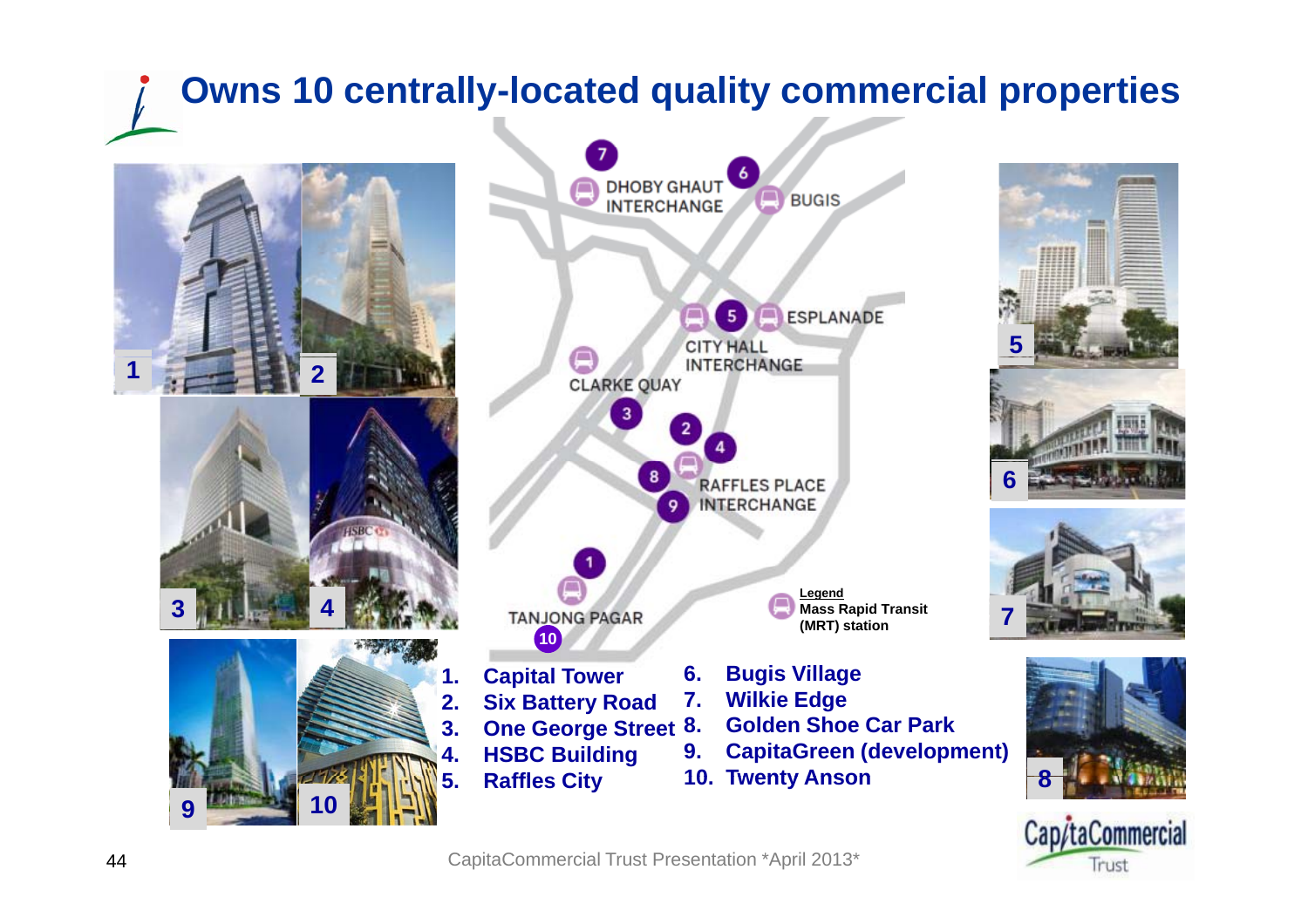## **Commitment to environmental sustainability and improved energy efficiency**

![](_page_44_Picture_1.jpeg)

| No.            | <b>CCT Properties</b>                         | <b>Green Mark Award</b>     |  |
|----------------|-----------------------------------------------|-----------------------------|--|
| $\overline{1}$ | <b>Six Battery Road</b>                       | Platinum                    |  |
| 2              | <b>Twenty Anson</b>                           | Platinum                    |  |
| 3              | CapitaGreen (Under development)               | Platinum                    |  |
| $\overline{4}$ | <b>One George Street</b>                      | <b>Gold Plus</b>            |  |
| 5              | <b>Capital Tower</b>                          | Gold                        |  |
| 6              | <b>Raffles City Singapore</b>                 | Gold                        |  |
| $\overline{7}$ | <b>Wilkie Edge</b>                            | Gold                        |  |
| 8              | <b>HSBC Building</b>                          | <b>Certified</b>            |  |
| 9              | <b>Golden Shoe Car Park</b>                   | <b>Certified</b>            |  |
| 10             | <b>Six Battery Road Tenant Service Centre</b> | Gold Plus (Office Interior) |  |

![](_page_44_Picture_3.jpeg)

Since 18 September 2009, CCT has been and continues to be <sup>a</sup> constituent of FTSE4Good Index Series (FTSE4Good), <sup>a</sup> series of benchmark and tradable indices derived from the globally recognized FTSE Global Equity Index Series Series.

![](_page_44_Picture_6.jpeg)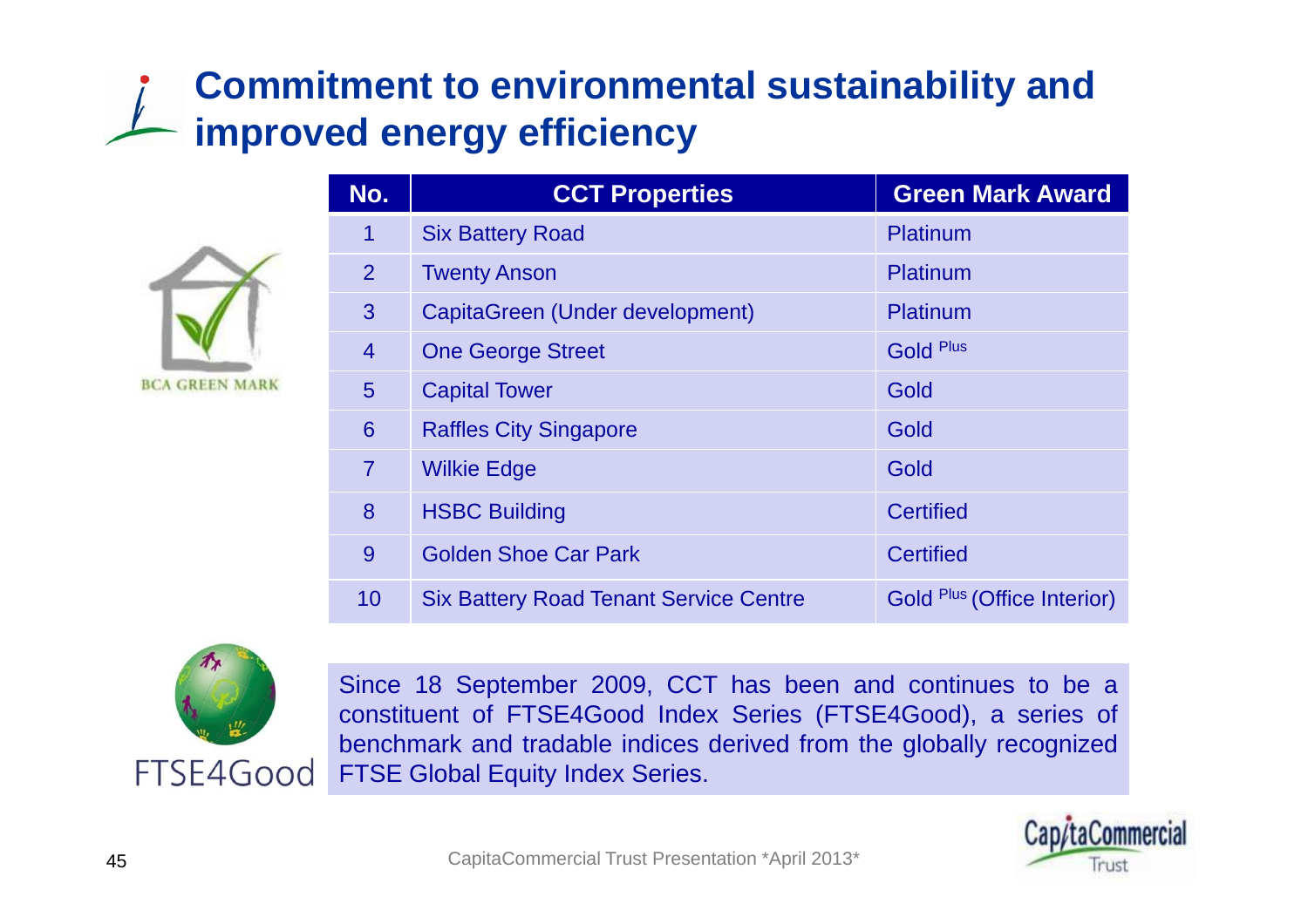![](_page_45_Picture_0.jpeg)

![](_page_45_Picture_1.jpeg)

|                                   | <b>Capital</b><br><b>Tower</b> | <b>Six Battery</b><br><b>Road</b> | <b>One George</b><br><b>Street</b> | <b>Raffles City</b>                                            | <b>Twenty Anson</b> |
|-----------------------------------|--------------------------------|-----------------------------------|------------------------------------|----------------------------------------------------------------|---------------------|
| <b>Address</b>                    | 168 Robinson<br><b>Rd</b>      | <b>6 Battery Rd</b>               | 1 George Street                    | 250/252 North Bridge<br>Rd; 2 Stamford Rd;<br>80 Bras Basah Rd | 20 Anson Road       |
| <b>NLA (sq ft)</b>                | 741,000                        | 493,000                           | 448,000                            | 802,000<br>(Office: 381,000,<br>Retail: 421,000)               | 203,000             |
| <b>Leasehold</b><br>expiring      | 31-Dec-2094                    | 19-Apr-2825                       | 21-Jan-2102                        | 15-Jul-2078                                                    | 22-Nov-2106         |
| <b>Committed</b><br>occupancy     | 90.3%                          | 93.2%                             | 94.4%                              | 99.8%                                                          | 100.0%              |
| <b>Valuation</b><br>(31 Dec 2012) | \$1,233.0m                     | \$1,239.0m                        | \$948.0m                           | \$2,902.0m(100%)<br>\$1,741.2m (60%)                           | \$431.0 m           |
| <b>Car park lots</b>              | 415                            | 190                               | 178                                | 1,045                                                          | 55                  |

![](_page_45_Picture_3.jpeg)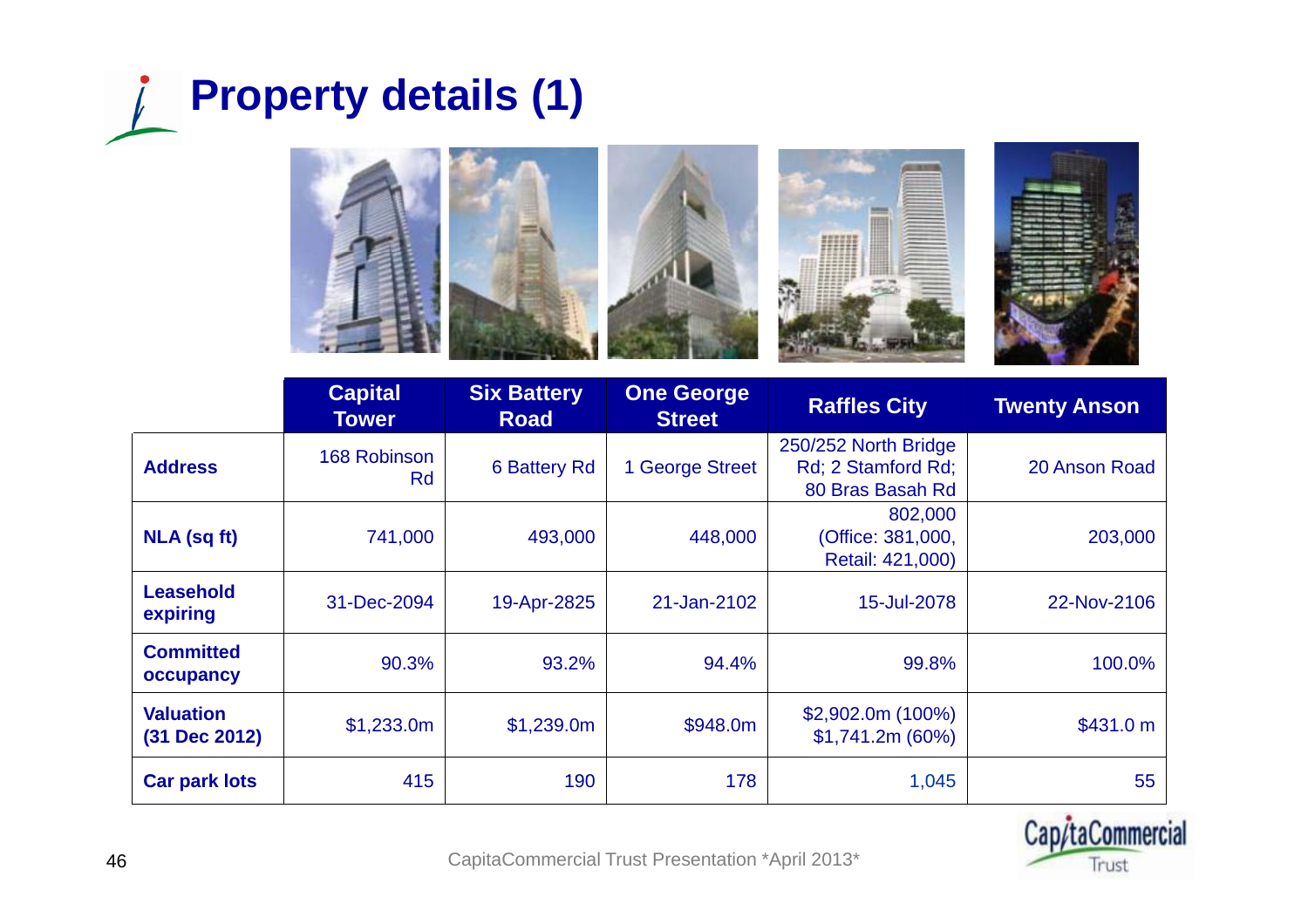![](_page_46_Picture_0.jpeg)

![](_page_46_Picture_1.jpeg)

![](_page_46_Picture_2.jpeg)

|                                   | <b>HSBC</b><br><b>Building</b> | <b>Wilkie Edge</b> | <b>Bugis Village (1)</b>                                                                | <b>Golden Shoe</b><br><b>Car Park</b> | CapitaGreen <sup>(2)</sup>           |
|-----------------------------------|--------------------------------|--------------------|-----------------------------------------------------------------------------------------|---------------------------------------|--------------------------------------|
| <b>Address</b>                    | 21 Collyer<br>Quay             | 8 Wilkie Road      | 62 to 67 Queen St,<br>151 to 166 Rochor<br>Rd, 229 to 253 (odd<br>nos only) Victoria St | 50 Market<br><b>Street</b>            | <b>138 Market Street</b>             |
| <b>NLA (sq ft)</b>                | 200,000                        | 151,000            | 122,000                                                                                 | 46,000                                | 700,000 (100%)                       |
| <b>Leasehold</b><br>expiring      | 18-Dec-2849                    | 20-Feb-2105        | 30-Mar-2088                                                                             | 31-Jan-2081                           | 31-Mar-2073                          |
| <b>Committed</b><br>occupancy     | 100.0%                         | 99.1%              | 100.0%                                                                                  | 93.8%                                 | <b>Under</b><br>development          |
| <b>Valuation</b><br>(31 Dec 2012) | \$422.0m                       | \$173.0m           | \$60.0m                                                                                 | \$133.0m                              | \$1,400m<br>(total estimated<br>pde) |
| <b>Car park lots</b>              | <b>NA</b>                      | 215                | <b>NA</b>                                                                               | 1,053                                 | 180                                  |

Notes:

(1) The leasehold title and the valuation take into account the right of the President of the Republic of Singapore, as Lessor under the State Lease, to terminate the State Lease on 1 April 2019 upon payment of S\$6,610,208.53 plus accrued interest.

(2) Figures shown are 100% interest. CCT owns 40% of CapitaGreen development with a call option to acquire balance 60% within 3 years upon receipt of temporary occupation permit. Development expected to complete by 4Q 2014.

![](_page_46_Picture_7.jpeg)